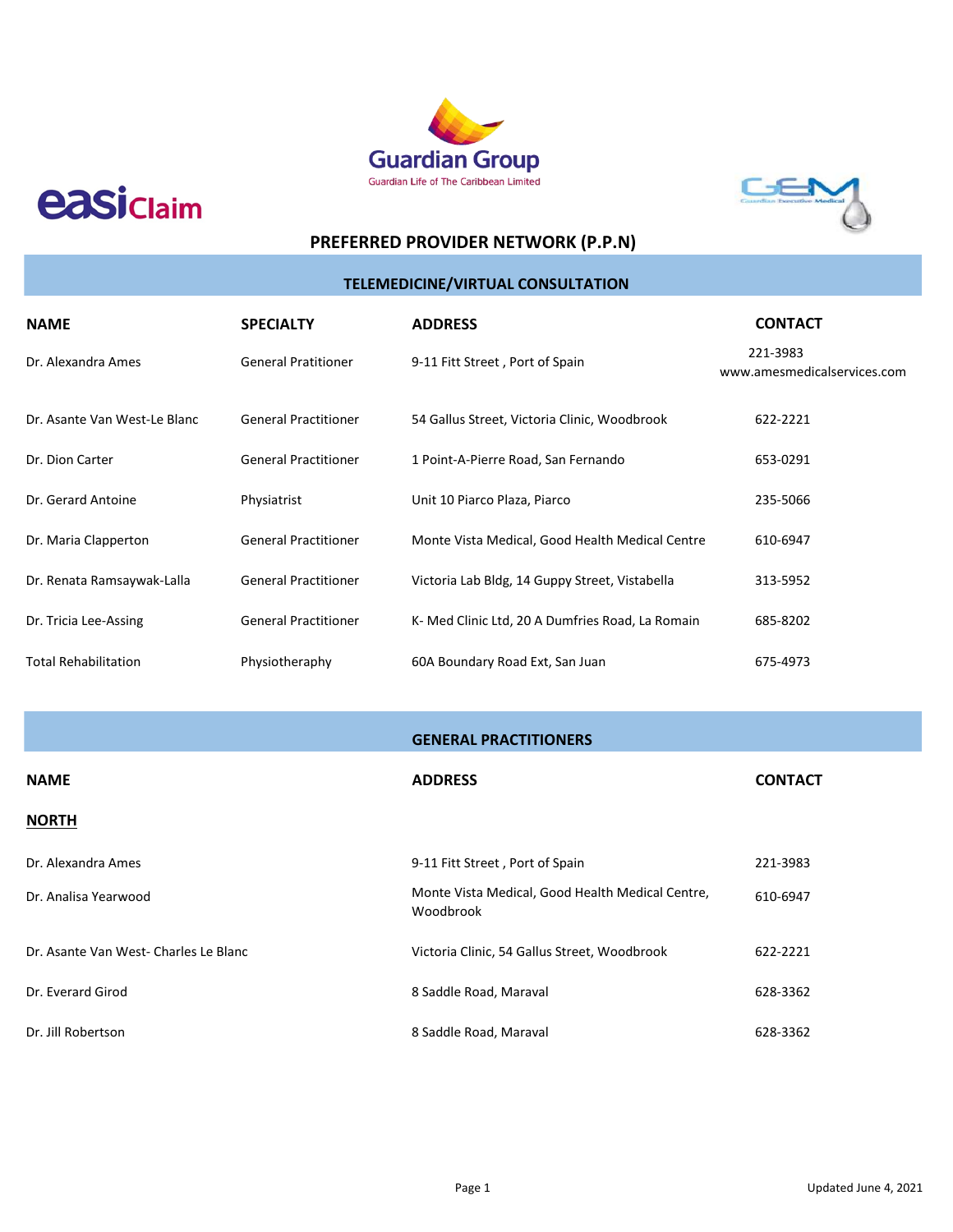| <b>NAME</b>                      | <b>ADDRESS</b>                                                | <b>CONTACT</b>    |
|----------------------------------|---------------------------------------------------------------|-------------------|
| <b>NORTH</b>                     |                                                               |                   |
| Fracture & Orthopedic Clinic     | 21A St. Clair Avenue, St. Clair                               | 628-3643          |
| Dr. Maria Clapperton             | Monte Vista Medical, Good Health Medical Centre,<br>Woodbrook | 610-6947          |
| Dr. Nikki Henry                  | Doctors Inn, 92 Oxford Street, Port-of-Spain                  | 625-4282          |
| Dr. Oliver Young Pong            | Western Medical Centre, 15 Cawnpore Street, St.<br>James      | 622-4113/628-7802 |
| Dr. Paula Henry                  | Doctors Inn, 92 Oxford Street, Port-of-Spain                  | 625-4282          |
| Dr. Renata Pooran                | 23 Lucknow Street, St. James                                  | 622-7032          |
| Dr. Renee Haywood                | Monte Vista Medical, Good Health Medical Centre,<br>Woodbrook | 610-6947          |
| The Care Clinic & Medical Center | 32 Kitchener St, Woodbrook                                    | 628-2225          |
| <b>EAST</b>                      |                                                               |                   |

# Dr. Anasha Tewari- Bridgelal Chanka's Courts, El Socorro Road, San Juan 675-3811 Dr. Avinash Nath 84 Bhadee Maraj Avenue, Curepe 663-1459 Dr. Cherrita Ramsaran The Health Service Unit, U.W.I, St. Augustine 662-2002 Ext 82153 Dr. Clive Tilluckdharry 91 Eastern Main Road, St. Augustine 645-2423 Dr. Dalton Ali 2nd Floor, 213 Eastern Main Road, Tacarigua 640-7221 Dr. Dipchand Rattan 93 Eastern Main Road, St. Augustine 662-4528 Dr. Garthlyn Craig 4 La Resource Road, D'Abadie 642-3846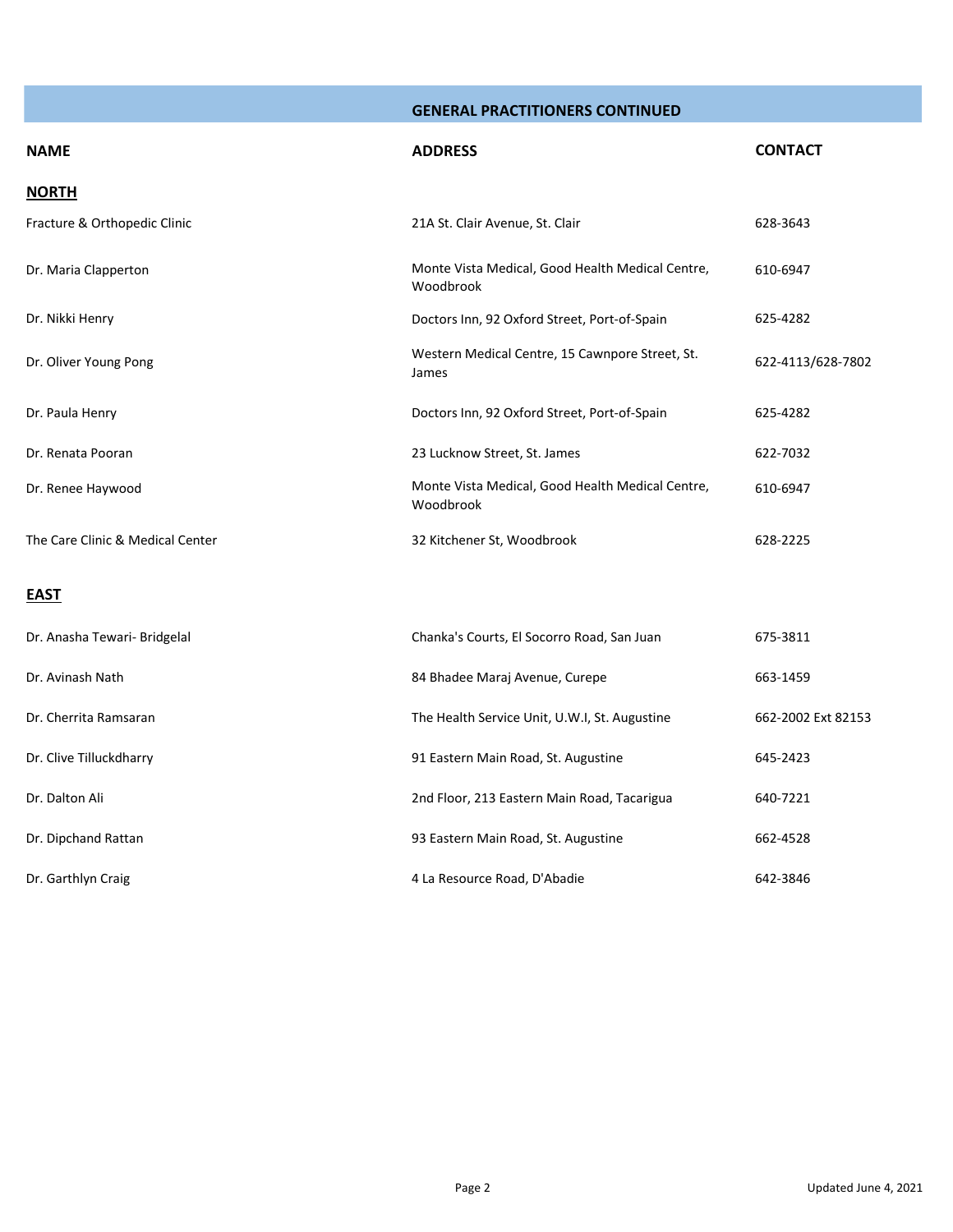| <b>NAME</b>                                            | <b>ADDRESS</b>                                               | <b>CONTACT</b>    |
|--------------------------------------------------------|--------------------------------------------------------------|-------------------|
| <b>EAST</b>                                            |                                                              |                   |
| Dr. Kris Sookdeo                                       | SBT Medical, 2 Eastern Main Road, San Juan                   | 237-8498          |
| Dr. Nagaraju Battala                                   | Twin Medical Centre, 210 Eastern Main Rd, El<br>Dorado       | 745-3881          |
| Dr. Neil Singh                                         | Corner Mohammedville & El Socorro Road, San<br>Juan          | 674-5746          |
| Dr. Rainer Rahman                                      | 15 El Socorro Road, San Juan                                 | 609-9069          |
| Dr. Raymala Maharaj                                    | Green Apple Medical, 2 Aranguez Main Road                    | 223-4267          |
| Dr. Rodney Harricharan                                 | El Dorado Medical Centre, 220 Eastern Main Road,<br>Tunapuna | 662-3317/645-0785 |
| Dr. Sonia Robinson                                     | Mc Carty & Warner Street, St. Augustine                      | 645-4874          |
| Dr. Wahid Mohammed                                     | 11 Eastern Main Road, Curepe                                 | 663-8946          |
| Dr. Varma Deyalsingh                                   | M.T.S. Plaza, Aranguez, San Juan                             | 674-1457          |
| <b>CENTRAL</b>                                         |                                                              |                   |
| Dr. Akash Dhanai                                       | Felicity Medical Clinic, 2 Pierre Road, Felicity             | 683-9775          |
| Dr. Cyril Inalsingh                                    | Tricare Medical Centre, Unit 7 Heartland Plaza,<br>Chaguanas | 229-2273          |
| Dr. Darren Dookeeram                                   | Tricare Medical Centre, Unit 7 Heartland Plaza,<br>Chaguanas | 229-2273          |
| Dr. Haiman Seegoolam                                   | Med Dent Services Ltd, 53 Railway Road, Cunupia              | 228-3911          |
| Dr. Patrick Seepaul                                    | Tricare Medical Centre, Unit 7 Heartland Plaza,<br>Chaguanas | 229-2273          |
| Dr. Rajiv Seereram                                     | Renaissance Clinic, 20 Mc Bean Road, Couva                   | 323-7590          |
| Dr. Rondla Reddy                                       | Srileela Medical Clinic, 11 Jerningham Road,<br>Charlieville | 744-4362          |
| Dr. Sarah Ramsaran-Ramkissoon &<br>Dr. Joel Ramkissoon | Freedom Medical Clinic, Balmain Village, Couva               | 345-0346          |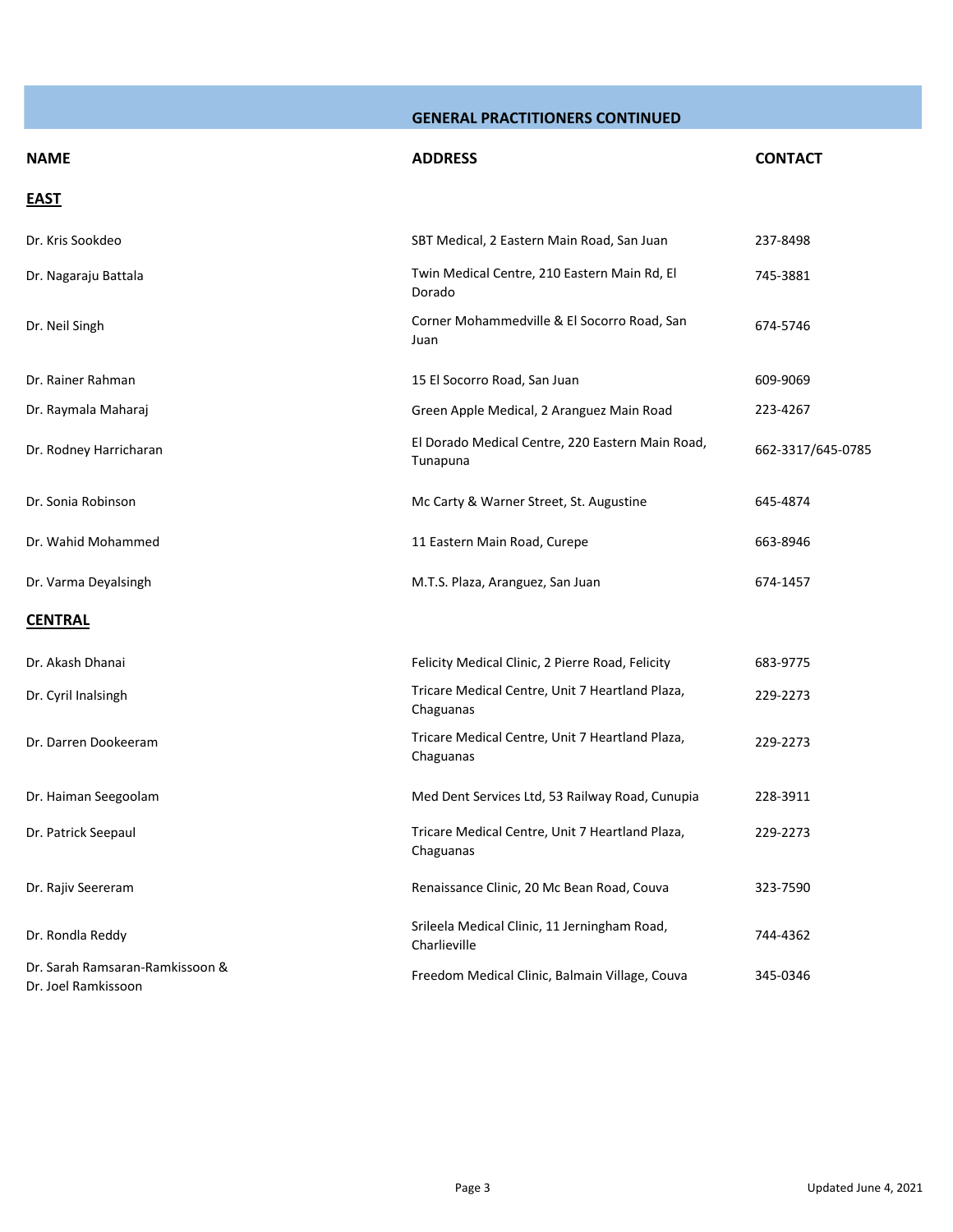| <b>NAME</b>                     | <b>ADDRESS</b>                                                              | <b>CONTACT</b> |
|---------------------------------|-----------------------------------------------------------------------------|----------------|
| <b>CENTRAL</b>                  |                                                                             |                |
| Dr. Sharon Lackan               | Renaissance Clinic, 20 Mc Bean Road, Couva                                  | 323-7590       |
| Dr. Selwyn Rocke                | 27 De Verteuil Street, Chaguanas                                            | 665-6593       |
| Dr. Sharaz Mohammed             | Tricare Medical Centre, Unit 7 Heartland Plaza,<br>Chaguanas                | 229-2273       |
| Dr. Vani Matmungal              | Medlife Centre, 37 Southern Main Road, California                           | 636-5492       |
| <b>SOUTH</b>                    |                                                                             |                |
| <b>Acropolis Medical Centre</b> | 99 B Circular Road, San Fernando                                            | 653-3285       |
| Dr. Amanda Lalchan              | 151 Arena Road, Freeport                                                    | 335-2935       |
| Dr. Brad Sahadeo                | Trinity Medical Centre, 62 Mucurapo Street, San<br>Fernando                 | 653-5855       |
| Dr. Derek Griffith              | 31 Sue Keran Street, San Fernando                                           | 684-1721       |
| Dr. Dion Carter                 | 1 Point-a-Pierre Road, San Fernando                                         | 653-0291       |
| <b>Freeport Medical Centre</b>  | 105 Freeport Mission Rd, Freeport                                           | 673-0492       |
| Dr. Ishta Rampersad             | Occumed Ltd, 5 Muskit Circular Drive, La Romain                             | 306-0553       |
| Dr. Jason Rampersad             | Rampersad Medical Centre, 50 Misson Road,<br>Freeport                       | 673-2222       |
| Dr. Leon Diptee                 | Trinity Medical Centre, 62 Mucurapo Street, San<br>Fernando                 | 653-5855       |
| Dr. Marvindra Maharaj           | 1071 S.S Erin Road, Boodoo Trace, Penal                                     | 647-1646       |
| Dr. Michael Oiseoghade          | Union Life Medical Centre, 71 Frisco Junction, Point<br>Fortin              | 271-6871       |
| Dr. Nitya Ramkaransingh         | Fit For Work Medical Services Ltd, 136 Coral Drive,<br>Gulf View, La Romain | 225-0850       |
| Premier Specialty Clinic Ltd    | 26 Southern Main Road, California                                           | 348-4698       |
| Dr. Randall Rampersad           | Rampersad Medical Centre, 50 Misson Road,<br>Freeport                       | 673-2222       |
| Dr. Rajiv Maharaj               | Trinity Medical Centre, 62 Mucurapo Street, San<br>Fernando                 | 653-5855       |
| Dr. Renata Ramsaywak-Lalla      | Victoria Lab Bldg, 14 Guppy St. Vistabella                                  | 313-5952       |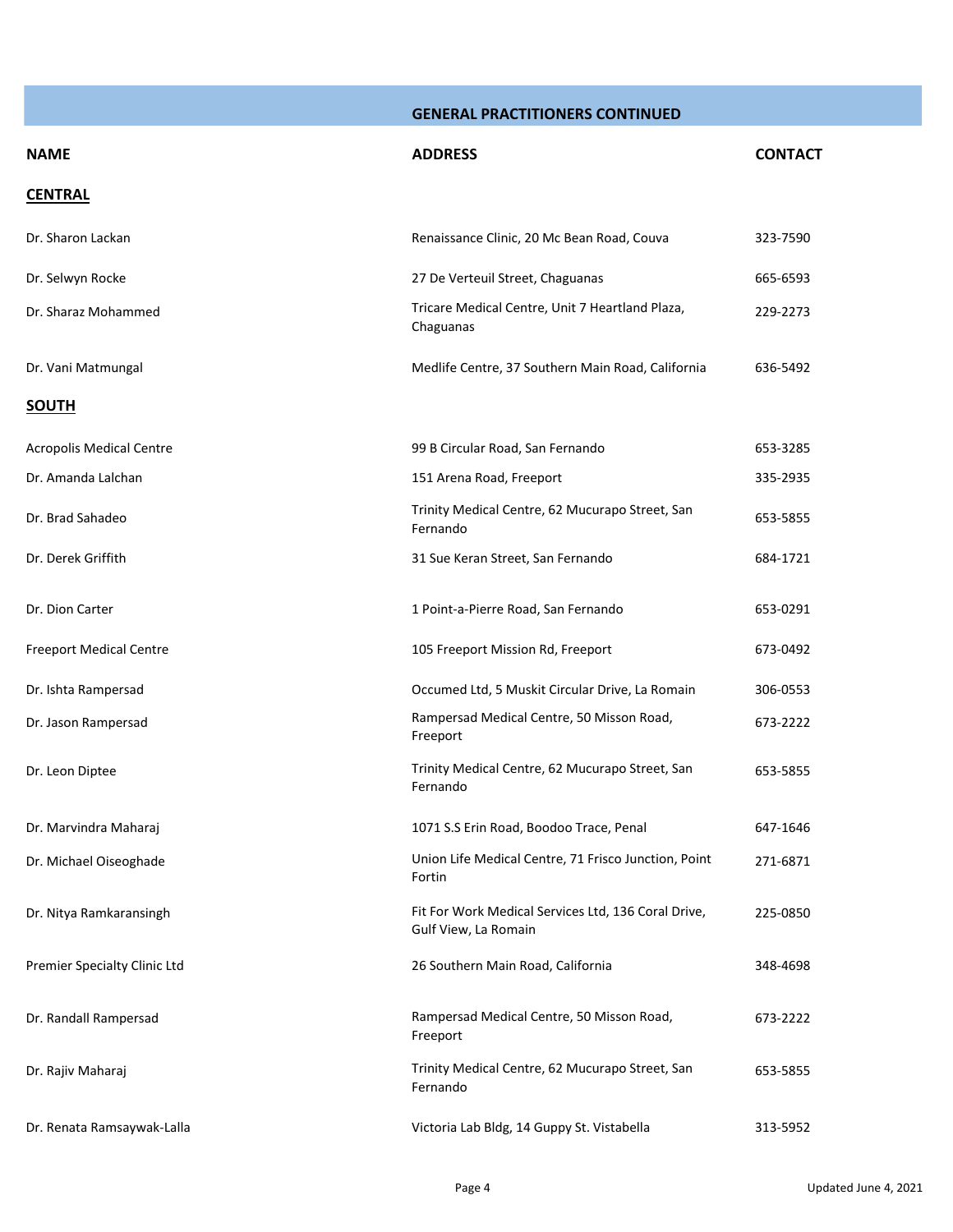| <b>NAME</b>           | <b>ADDRESS</b>                                                                   | <b>CONTACT</b> |
|-----------------------|----------------------------------------------------------------------------------|----------------|
| <b>SOUTH</b>          |                                                                                  |                |
| Dr. Ronald Gobin      | 416 Southern Main Road, La Romain                                                | 652-9193       |
| Dr. Sasha Siberan     | Claxton Bay Medical, 236 Cedar Hill, Claxton Bay                                 | 362-9497       |
| Dr. Sudesh Balliram   | Health for Life Medical Clinic, 8 S.S Erin Road,<br>Duncan Village, San Fernando | 769-4086       |
| Dr. Tricia Lee-Assing | K- Med Clinic Ltd, 20 A Dumfries Road, La Romain                                 | 685-8202       |
| Dr. Wayne Ramgoolam   | Occumed Ltd, 5 Muskit Circular Drive, La Romain                                  | 306-0553       |
| <b>TOBAGO</b>         |                                                                                  |                |
| Dr. Jalene Jacob      | Crown Point Plaza, Store Bay Local Road                                          | 339-9674       |
| Dr. Sandeep Kumar     | Rockley Vale, Scarborough                                                        | 639-3157       |

| THE BREAST CANCER SCREENING & DIAGNOSTIC FACILITY |                            |                                      |                |  |
|---------------------------------------------------|----------------------------|--------------------------------------|----------------|--|
| Pink Hibiscus Breast Health Specialist            |                            | 5 Adam Smith House Square, Woodbrook | 627-1010       |  |
|                                                   |                            | <b>SPECIALISTS</b>                   |                |  |
| <b>NAME</b>                                       | <b>SPECIALTY</b>           | <b>ADDRESS</b>                       | <b>CONTACT</b> |  |
| <b>Acropolis Medical Centre</b>                   | Cardiac & Thoracic Surgeon | 99B Circular Road, San Fernando      | 653-3285       |  |
| <b>Acropolis Medical Centre</b>                   | Dermatology                | 99B Circular Road, San Fernando      | 657-3356       |  |
| <b>Acropolis Medical Centre</b>                   | Nephrology                 | 99B Circular Road, San Fernando      | 653-3285       |  |
| <b>Acropolis Medical Centre</b>                   | Neurosurgeon               | 99B Circular Road, San Fernando      | 657-3356       |  |
| <b>Acropolis Medical Centre</b>                   | Orthopaedic                | 99B Circular Road, San Fernando      | 657-3356       |  |
| <b>Acropolis Medical Centre</b>                   | Paediatrician              | 99B Circular Road, San Fernando      | 653-3285       |  |
| <b>Acropolis Medical Centre</b>                   | Urologist                  | 99B Circular Road, San Fernando      | 653-3285       |  |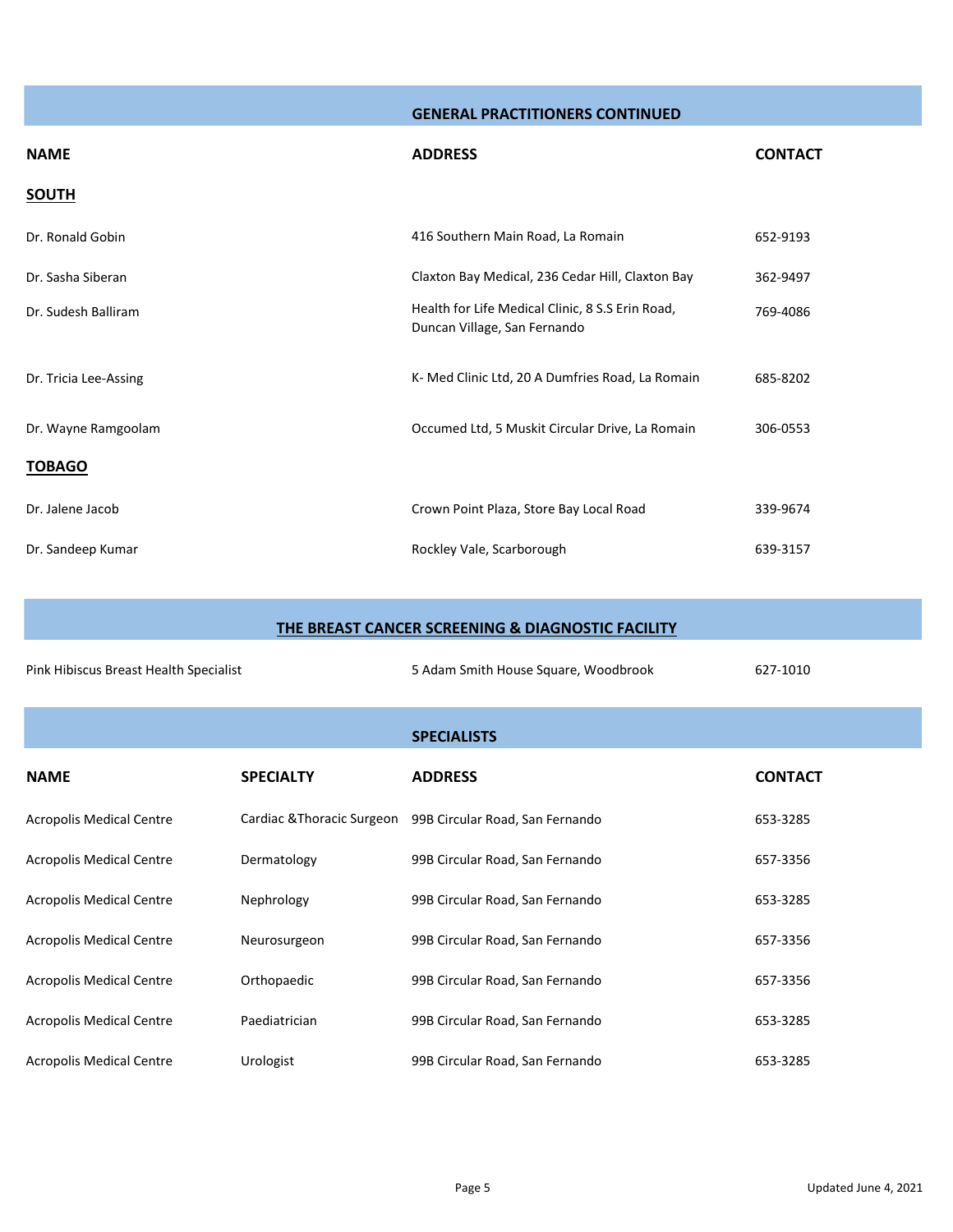|                               |                          | <b>SPECIALISTS</b>                                                                           |                   |
|-------------------------------|--------------------------|----------------------------------------------------------------------------------------------|-------------------|
| <b>NAME</b>                   | <b>SPECIALTY</b>         | <b>ADDRESS</b>                                                                               | <b>CONTACT</b>    |
| Dr. Adesh Bhimsingh           | Occupational Theraphy    | Fit for Work Medical Services, La Romain                                                     | 225-0850          |
| Dr. Afraz Ali                 | Obs & Gyn                | 4 Austin Street, S.A.P.H, St. Augustine                                                      | 662-7777          |
| Dr. Alison Murphy             | Paediatrician            | 3 Adam-Smith Square, Woodbrook                                                               | 625-6060          |
| Dr. Amrika Boodoo             | Internal Medicine        | Tricare Medical Center, Unit 7 Heartland Plaza<br>Chaguanas                                  | 229-2273          |
| Dr. Anirudh Mahabir           | Ophthalmologist          | Surgi-Medical Clinic, Chacon & Penitence Street,<br>San Fernando                             | 645-2368          |
| Dr. Anthony Pottinger         | Gyn/Onocologist          | Good Health Medical Centre, 7 Fitzblackman Drive,<br>Woodbrook                               | 624-7514          |
| Dr. Balakrishna Vineeth Kumar | Ophthalmologist          | Caribbean Vitreous & Retina Surgery, Royal Palm<br>Suite Hotel, Maraval                      | 235-4834          |
| Dr. Balakrishna Vineeth Kumar | Ophthalmologist          | Caribbean Vitreous & Retina Surgery, TIMT Bldg,<br>Cor. Warren & Private Road, St. Augustine | 235-4834          |
| Dr. Balakrishna Vineeth Kumar | Ophthalmologist          | Caribbean Vitreous & Retina Surgery, Maska<br>Limited, South Trunk Road, Gulf View           | 235-4834          |
| Dr. Boysie Mahabir            | Opthalmologist           | Level 4, Long Circular Mall, St. James                                                       | 622-0000          |
| Dr. Boysie Mahabir            | Opthalmologist           | 16-18 Eastern Main Road, Tunapuna                                                            | 663-9842          |
| Dr. Cherrita Ramsaran         | Physician/Specialist     | The Health Service Unit, U.W.I, St. Augustine                                                | 662-2002 Ext 8215 |
| Dr Christelle Gellineau       | Obs & Gyn                | Push Health Services Ltd, Corner Orange Grove<br>Road, Tacarigua                             | 640-6628          |
| Dr. Clifford Thomas           | Cardiologist             | Premier Heart Care Ltd, 25 Ana Street, Woodbrook                                             | 221-2408          |
| Dr. Curtis Young Pong         | Orthopaedic Surgeon      | Western Medical Centre, 15 Cawnpore Street, St.<br>James                                     | 622-4113          |
| Dr. Dale Maharaj              | General/Vascular Surgeon | Caribbean Vascular & Vein Clinic, St. Clair Medical<br>Centre                                | 622-9665          |
| Dr. Declan Mahabir            | Opthalmologist           | Level 3, Long Circular Mall                                                                  | 622-0000          |
| Dr. Declan Mahabir            | Opthalmologist           | Anva Plaza, 16-18 Eastern Main Road, Tunapuna                                                | 663-9842          |
| Dr. Denaesh Ariyanayagam      | General Surgeon          | St. Augustine Private Hospital, 4 Austin Street, St.<br>Augustine                            | 662-7777/5555     |
| Dr. Dexter Thomas             | General Surgeon          | Westshore Medical Centre, 239 Western Main<br>Road, Cocorite                                 | 622-9376/628-5310 |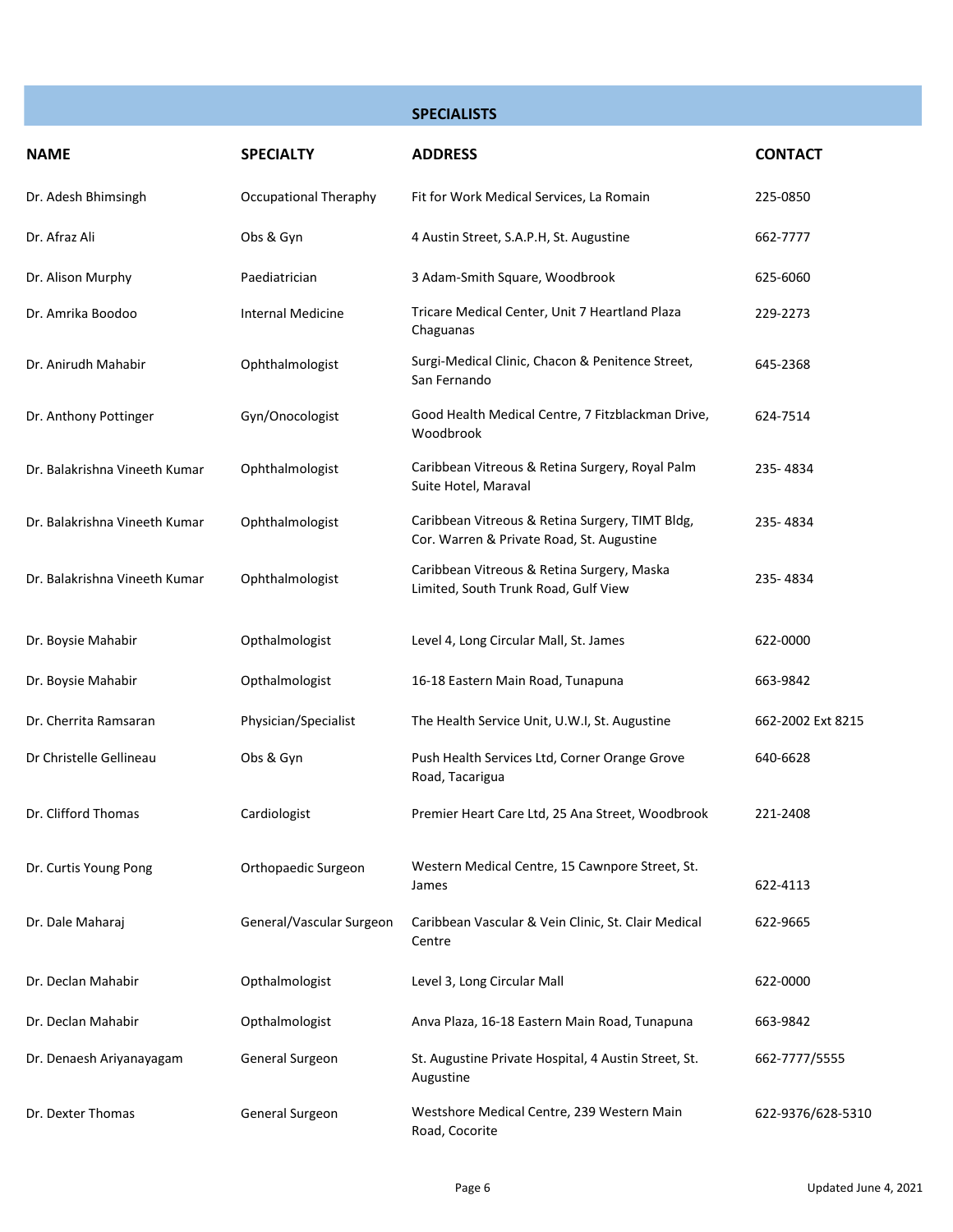|                              |                                        | <b>SPECIALISTS</b>                                                                           |                   |
|------------------------------|----------------------------------------|----------------------------------------------------------------------------------------------|-------------------|
| <b>NAME</b>                  | <b>SPECIALTY</b>                       | <b>ADDRESS</b>                                                                               | <b>CONTACT</b>    |
| Dr. Dexter Thomas            | General Surgeon                        | Paradise Place, 12 Eastern Main Road, Tacarigua                                              | 640-6582          |
| Dr. Dilip Dan                | Laproscopic Surgeon                    | Surgi-Medical Clinic, Chacon & Penitence Street,<br>San Fernando                             | 652-4958/652-0383 |
| Dr. Dorian Dwarika           | Ophthalmologist                        | Caribbean Vitreous & Retina Surgery, Royal Palm<br>Suite Hotel, Maraval                      | 235-4834          |
| Dr. Dorian Dwarika           | Ophthalmologist                        | Caribbean Vitreous & Retina Surgery, TIMT Bldg,<br>Cor. Warren & Private Road, St. Augustine | 235-4834          |
| Dr. Dorian Dwarika           | Ophthalmologist                        | Caribbean Vitreous & Retina Surgery, Maska<br>Limited, South Trunk Road, Gulf View           | 235-4834          |
| Dr. Earl Brewster            | Obs & Gyn                              | 84 Maraval Road, Newtown, Port-of-Spain                                                      | 622-2979          |
| Dr. Emerson Budhoo           | Orthopaedic Surgeon                    | Rampersad Medical Centre 50 Mission Road,<br>Freeport                                        | 673-2222          |
| Dr. Feisal Daniel            | Gastroenterologist                     | 17 King Street, St. Joseph                                                                   | 223-3636          |
| Dr. Feisal Daniel            | Gastroenterologist                     | 51-59 Tumpuna Road, Shops of Arima                                                           | 222-3636          |
| Dr. Fidel Rampersad          | Vascular/Interventional<br>Radiologist | The Surgi Med Clinic, Cor. Chacon & Penitence<br>Street, San Fernando                        | 709-6881/712-1263 |
| Dr. Fitzclarence Griffith    | Consultant Surgeon                     | Doctors Inn, 92 Oxford Street, Port-of-Spain                                                 | 625-4282          |
| Fracture & Orthopedic Clinic | Orthopedic Surgeon                     | 21A St. Clair Avenue, St. Clair                                                              | 628-3643          |
| Dr. Gerard Antoine           | Physiatrist                            | The Stroke & Diabetes Centre, Unit 10 Piarco Plaza                                           | 235-5066          |
| Dr. Haffiz Warris            | Paediatrician                          | St. Augustine Private Hospital, 4 Austin Street, St.<br>Augustine                            | 662-5555/662-7777 |
| Dr. Henry Bedaysie           | Neurosurgeon                           | Westshore Medical Centre, 239 Western Main<br>Road, Cocorite                                 | 628-2209/622-9878 |
| Dr. Jehan Ali                | Obs & Gyn                              | 26 Quenca Street, San Fernando                                                               | 652-9673          |
| Dr. Judith Henry             | Gastroenterologist                     | 31 Gordon Street, Port-of-Spain                                                              | 625-3445          |
| Dr. Kieron Fung Kee Fung     | General Surgeon                        | Good Health Medical Centre, 7 Fitz Blackman Drive,<br>Woodbrook                              | 623-0401          |
| Dr. Kirk Gooden              | Urologist                              | Integrated Solution, 141 Eastern Main Road, St.<br>Augustine                                 | 645-3360          |
| Dr. Kirk Gooden              | Urologist                              | Acropolis Medival Centre, 99B Circular Road, San<br>Fernando                                 | 657-3356/465-1575 |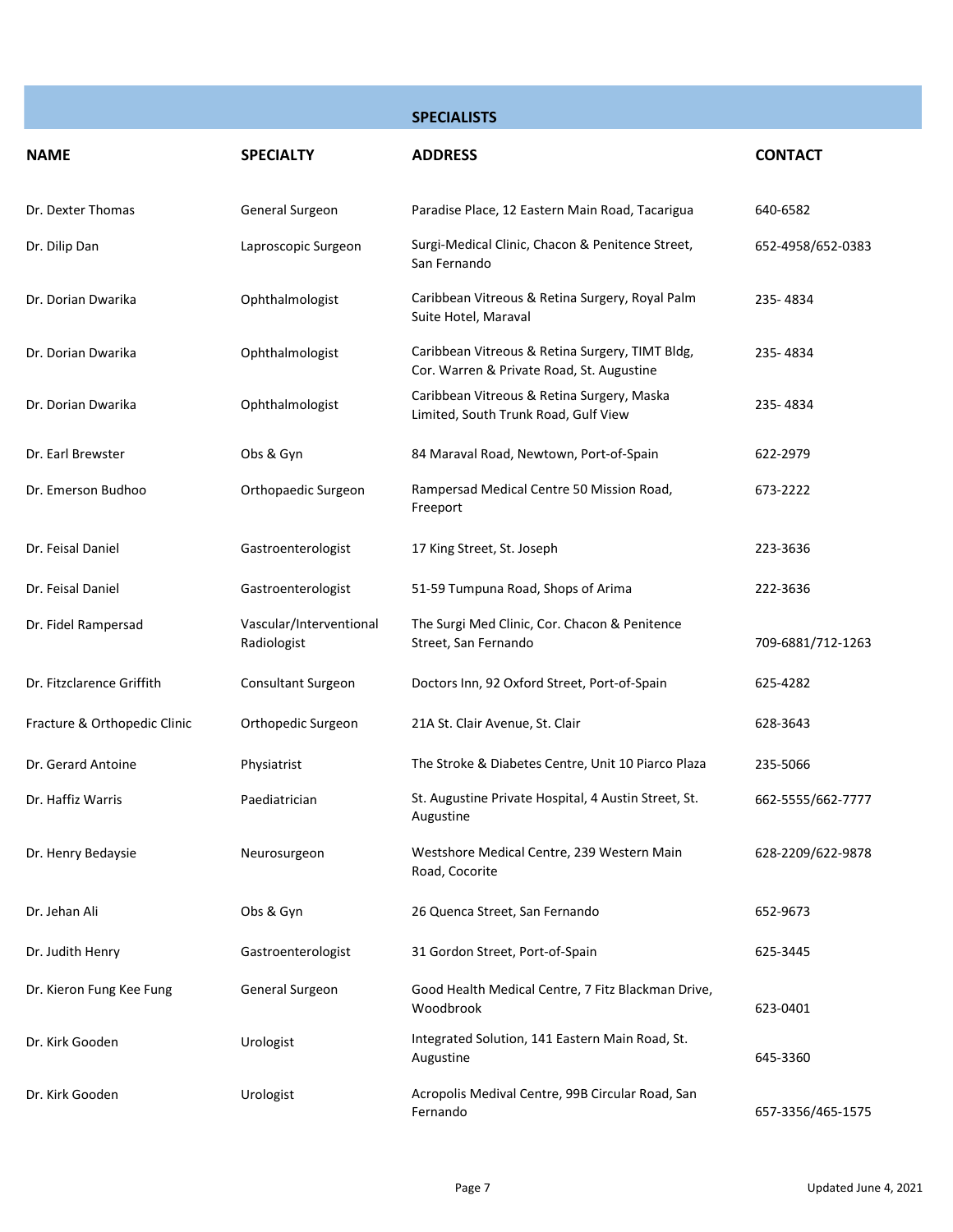**SPECIALISTS**

| <b>NAME</b>              | <b>SPECIALTY</b> | <b>ADDRESS</b>                                                                               | <b>CONTACT</b>    |
|--------------------------|------------------|----------------------------------------------------------------------------------------------|-------------------|
| Dr. Lackram Bodoe        | Obs & Gyn        | Gulf View Medical, 715-716 Mc Connie Street, Gulf<br>View, La Romain                         | 652-7154/657-3453 |
| Dr. Lal Sawh             | Urologist        | 26 Quenca Street, San Fernando                                                               | 657-7294          |
| Dr. Lester Goetz         | Urologist        | 44 Coral Drive, Gulf View, La Romain, San Fernando                                           | 220-7880          |
| Dr. Lester Goetz         | Urologist        | Medical Associates, Cor. Albert & Abercromby<br>Street, St. Joseph                           | 662-2766          |
| Dr. Peter Poon King      | Rheumatologist   | Doctors Inn, 92 Oxford Street, Port-of-Spain                                                 | 624-8924          |
| Dr. Philip Ayoung Chee   | Urologist        | Surgi-Medical Clinic, Chacon & Penitence Street,<br>San Fernando                             | 652-4958/652-0383 |
| Dr. Rajindra Parag       | Paediatrician    | Gulf View Medical Centre, 715-716 Mc Connie<br>Street, Gluf View, La Romain                  | 652-7102          |
| Dr. Rasheed Adam         | Neurosurgeon     | Victoria Nursing Home, Archiblad Street, Vistabella                                          | 652-3677          |
| Dr. Rasheed Adam         | Neurosurgeon     | 23 Baroda Street, St. James                                                                  | 622-6023/622-9845 |
| Dr. Ravi Ramjanack       | Obs & Gyn        | 49 Eastern Main Road, San Juan                                                               | 341-9578          |
| Dr. Ricky Maharaj        | Cardiologist     | Golden Care Medical, Shops of Arima                                                          | 610-4653          |
| Dr. Robin Seemongal Dass | Ophthalmologist  | Eye Net Ltd, 61 Helen Street, Chaguanas                                                      | 671-5897          |
| Dr. Rodney Ramroop       | Radiologist      | Unit 4 Heatland Plaza, Narsaloo Road, Chaguanas                                              | 222-8705          |
| Dr. Ronald Henry         | Cardiologist     | Doctors Inn, 62 Oxford Street, Port-of-Spain                                                 | 624-8969          |
| Dr. Ronnie Bhola         | Ophthalmologist  | Caribbean Vitreous & Retina Surgery, Royal Palm<br>Suite Hotel, Maraval                      | 235-4834          |
| Dr. Ronnie Bhola         | Ophthalmologist  | Caribbean Vitreous & Retina Surgery, TIMT Bldg,<br>Cor. Warren & Private Road, St. Augustine | 235-4834          |
| Dr. Ronnie Bhola         | Ophthalmologist  | Caribbean Vitreous & Retina Surgery, Maska<br>Limited, South Trunk Road, Gulf View           | 235-4834          |
| Dr. Rose Marie Thomas    | Paediatrician    | Frontier Kids Care, Mc Donald Street, Curepe                                                 | 645-9605          |
| Dr. Roy Tilluckdharry    | Cardiologist     | Cross Crossing Medical Centre, San Fernando                                                  | 652-4411          |
| Dr. Sabrina Ramkissoon   | Obs & Gyn        | SKR Womans Wellness Centre, 2 Aranguez Main<br>Road, Aranguez                                | 796-8106          |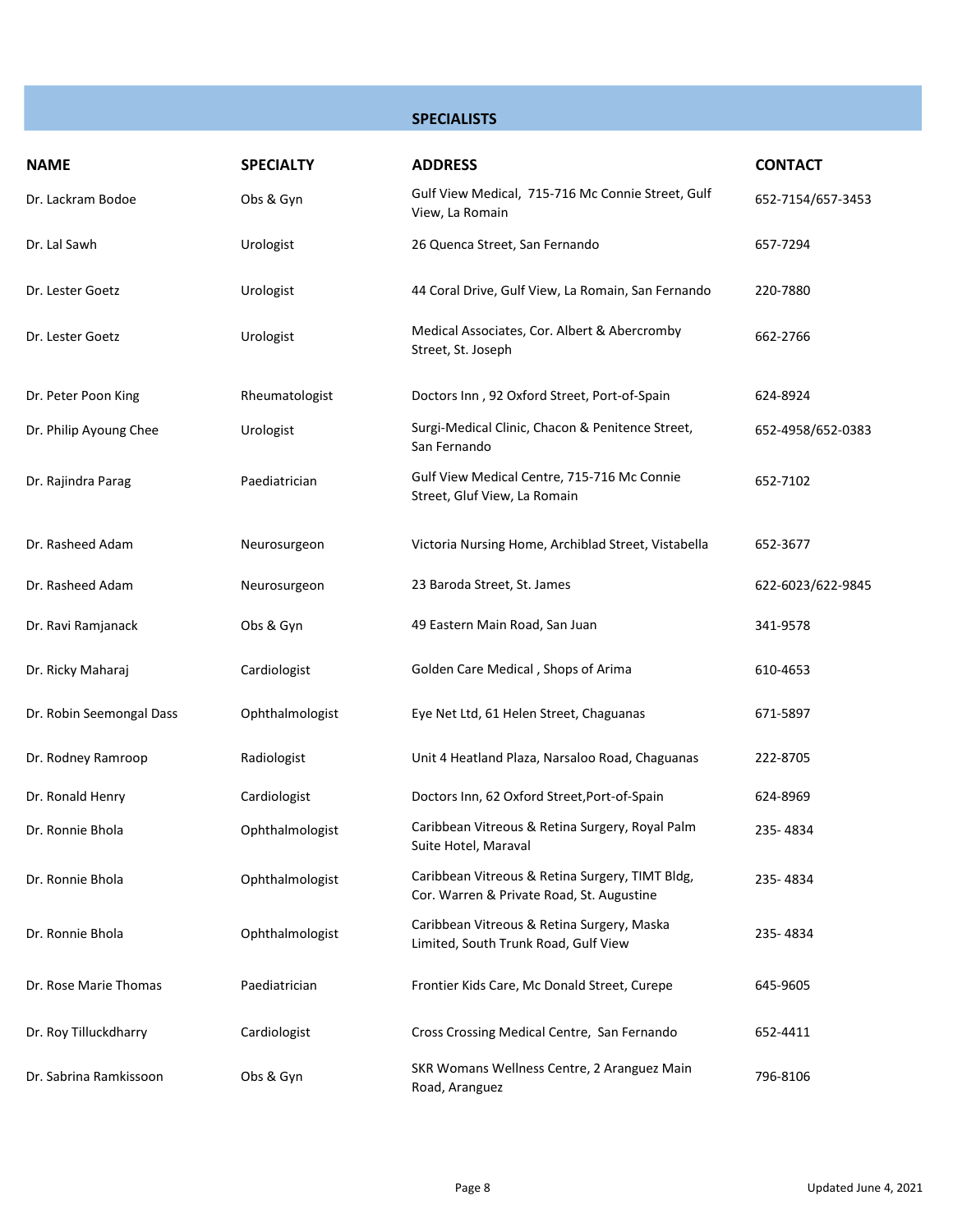**SPECIALISTS CONTINUED**

| <b>NAME</b>                   | <b>SPECIALTY</b>               | <b>ADDRESS</b>                                                                     | <b>CONTACT</b>    |
|-------------------------------|--------------------------------|------------------------------------------------------------------------------------|-------------------|
| Dr. Sabrina Ramkissoon        | Obs & Gyn                      | Victoria Nursing Home, Archiblad St, Vistabella                                    | 796-8106          |
| Dr. Sabrina Ramkissoon        | Obs & Gyn                      | 13 Carlos Street, Woodbrook, Port-of-Spain                                         | 221-5150          |
| Dr. Sherene Kalloo-Deyalsingh | Obs & Gyn                      | MTS Plaza, 11 Aranguez Main Road, San Juan                                         | 674-1457          |
| Dr. Sherene Kalloo-Deyalsingh | Obs & Gyn                      | St. Augustine Private Hospital, 4 Austin Street, St.<br>Augustine                  | 674-1457          |
| Dr. Shevon Joseph             | Obs & Gyn                      | Azalea Health Servies Ltd, 68 Rosalino Street,<br>Woodbrook                        | 236-2160          |
| Dr. Shireen Brewster          | Cardiologist                   | Doctors Inn, 62 Oxford Street, Port-of-Spain                                       | 624-8969          |
| Dr. Steve Medford             | Otolarynologist                | Gulf View Medical Centre, La Romain                                                | 652-7102          |
| Dr. Steve Smith               | Gastroenterologist             | 15 Carib Street, San Fernando                                                      | 657-2635          |
| Dr. Stephan Ramnarine         | Obs & Gyn                      | Tricare Medical Center, Unit 7 Heartland Plaza,<br>Chaguanas                       | 229-2273          |
| Dr.Steven Goocharan           | Nephrology                     | Tricare Medical Center, Unit 7 Heartland Plaza,<br>Chaguanas                       | 229-2273          |
| Dr. Tricia Jailal             | Paediatrician                  | Tricare Medical Center, Unit 7 Heartland Plaza,<br>Chaguanas                       | 229-2273          |
| Dr. Umang Minocha             | Paediatrician                  | Gulf View Medical, 715-718 Mc Connie Street, Gulf<br>View, La Romain, San Fernando | 652-7102          |
| Dr. Vanessa Stewart           | Paediatrician                  | 75 Luis Street, Woodbrook                                                          | 628-1205          |
| Dr. Varune Rampersad          | Psychiatrist                   | Rampersad Medical Centre 50 Mission Road,<br>Freeport                              | 673-2222          |
| Dr. Victor Wheeler            | Obs & Gyn                      | Triangle Building, 34 Carrington Street,<br>Scarborough, Tobago                    | 660-7382          |
| Dr. Vishall Bahall            | Gynaecological<br>/Onocologist | Gulf View Medical, 715-716 Mc Connie Street, Gulf<br>View, La Romain               | 299-0285          |
| Dr Wendell Dwarika            | Otolarynologist                | 7 Henry Pierre Street, Woodbrook                                                   | 622-7178          |
| Dr. Wilson Ayoung Chee        | Urologist                      | St. Clair Medical Centre, 18 Elizabeth Street, Port-of-<br>Spain                   | 622-2358/628-1451 |
| Premier Specialty Clinic Ltd  | Cardiology/Opthalmology        | 26 Southern Main Road, California                                                  | 348-4698          |
| Premier Specialty Clinic Ltd  | Urology/Orthopedics/GYN        | 26 Southern Main Road, California                                                  | 348-4698          |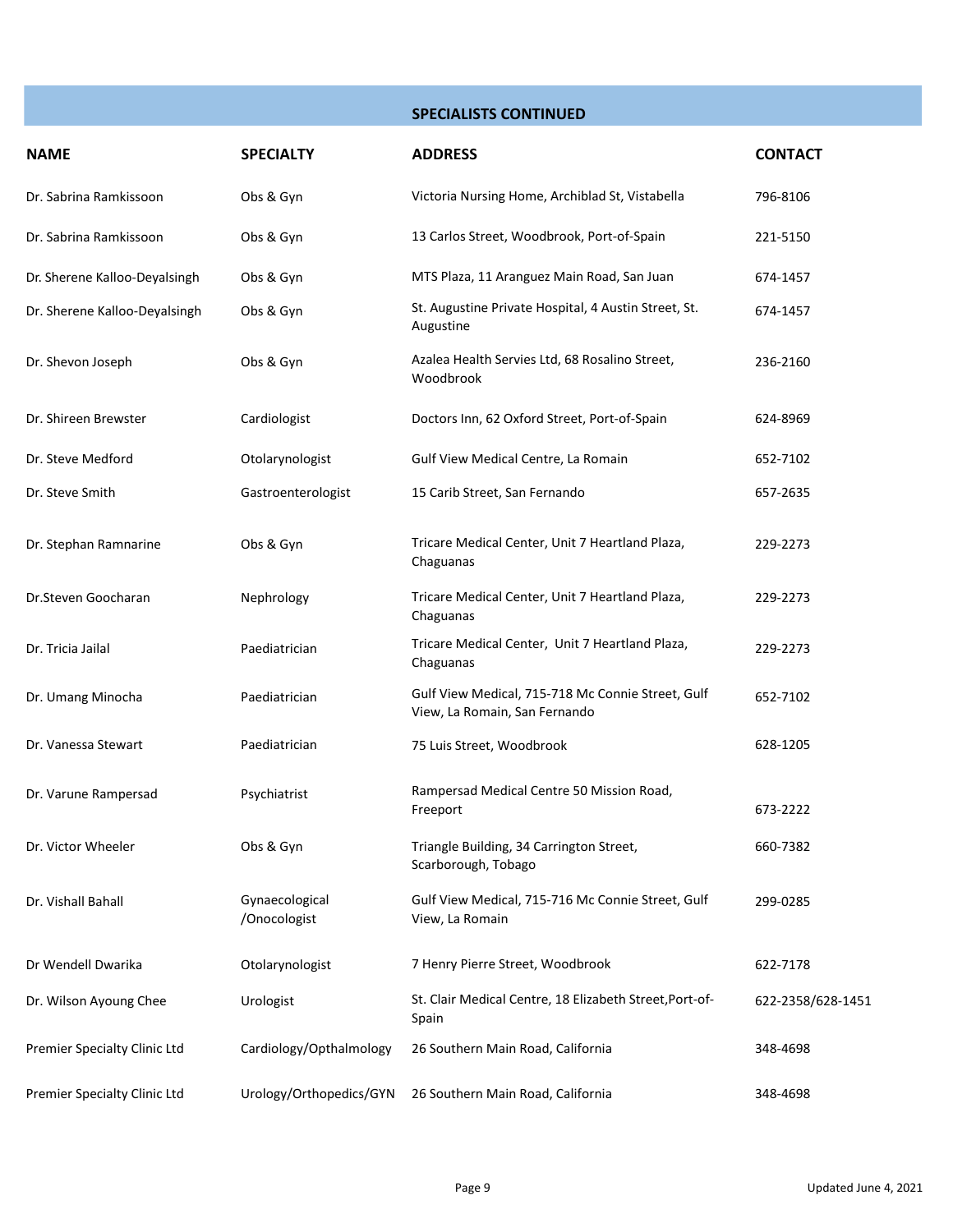#### **SPECIALISTS CONTINUED**

| <b>NAME</b>                      | <b>SPECIALTY</b>                         | <b>ADDRESS</b>             | <b>CONTACT</b> |
|----------------------------------|------------------------------------------|----------------------------|----------------|
| Renew Star Serpentine Limited    | Physiotherapist/<br>Occupational Therapy | 14 Rust Street, St. Clair  | 622-7468       |
| The Care Clinic & Medical Centre | <b>General Surgeon</b>                   | 32 Kitchener St, Woodbrook | 628-2225       |
| The Care Clinic & Medical Centre | Urologist/Chiropractor                   | 32 Kitchener St, Woodbrook | 628-2225       |

#### **HOSPITALS**

**Please note all Doctors operating out of Hospitals on our Network are not necessarily Providers on our Network**

#### **The listing of doctors should be checked before proceeding**

| <b>NAME</b>                                 | <b>ADDRESS</b>                                | <b>CONTACT</b>     |
|---------------------------------------------|-----------------------------------------------|--------------------|
| <b>NORTH</b>                                |                                               |                    |
| St. Clair Medical Centre                    | 18 Elizabeth Street, Port-of-Spain            | 682-1451/628-8615  |
| <b>WEST</b>                                 |                                               |                    |
| West Shore Medical Limited *                | 239 Western Main Road, Cocorite               | 622-9878           |
| Medical Associates Limited *                | Corner Albert & Abercromby Street, St. Joseph | 662-2766           |
| St. Augustine Private Hospital *            | 4 Austin Street, St. Augustine                | 285-7274           |
| <b>CENTRAL</b>                              |                                               |                    |
| Medical Associates Central Hospital *       | LP 3 Montrose Main Road, Chaguanas            | 223-6898/223-5138  |
| <b>SOUTH</b>                                |                                               |                    |
| Cross Crossing Medical *                    | Oliver Avenue, Cross Crossing, San Fernando   | 652-4411           |
| <b>Gulf View Medical Centre</b>             | 715 Mc Connie Street, Gulf View, San Fernando | 652-7102           |
| Southern Medical Clinic                     | 26 Quenca Street, San Fernando                | 652-2870           |
| Surgi-Med Clinic*                           | Pertinence & Chacon Street, San Fernando      | 652-4958/0383/2197 |
| Victoria Nursing Home Limited *             | 9-13 Archibald Street, Vistabella             | 652-3677/652-3153  |
| * Lab Services not available via Swipe Card |                                               |                    |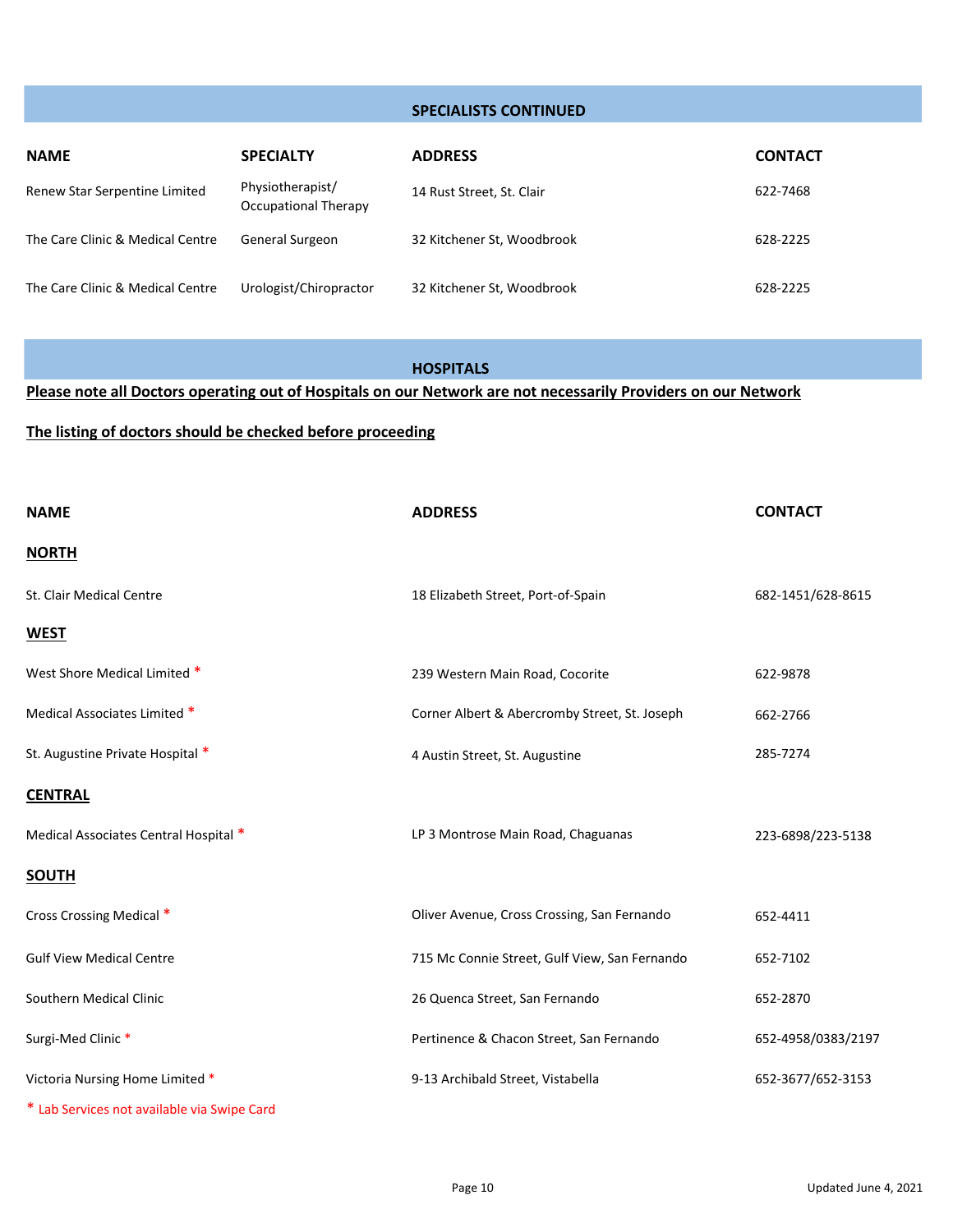|                              | <b>PHARMACIES</b>                         |                    |
|------------------------------|-------------------------------------------|--------------------|
| <b>NAME</b>                  | <b>ADDRESS</b>                            | <b>CONTACT</b>     |
| <b>NORTH</b>                 |                                           |                    |
| Ali's Pharmacy Limited       | 76 Charlotte Street, Port-of-Spain        | 225-9007           |
| Ali's Pharmacy Limited       | 131 Tragerete Road, Woodbrook             | 225-9006           |
| Bhagan's Drug Store          | 7 Broadway, Port-of-Spain                 | 221-7410           |
| Bhagan's Drug Woodbrook      | 43 Tragarete Road, Woodbrook              | 622-1486           |
| <b>Bournes Road Pharmacy</b> | 2 Bournes Road, St. James                 | 622-3721           |
| C.V.A. Pharmacy              | 91 Oxford Street, Port-of-Spain           | 624-8934           |
| Kappa Drug Limited           | Corner Damien & Roberts Street, Woodbrook | 225-5272           |
| Massy Stores Pharmacy        | 104 Cascade Road, St. Anns                | 621-2273           |
| Massy Stores Pharmacy        | 111 Saddle Road, Maraval                  | 609-2301           |
| Penny Med                    | 19-21 Frederick Street. Port of Spain     | 222-2919           |
| Penny Med                    | 89 Charlotte Street. Port of Spain        | 219-5578           |
| Pennywise Pharmacy           | Unit 2 Level 2, Long Circular Mall        | 628-8649           |
| Pennywise Pharmacy           | Charlotte Street, Port-of-Spain           | 623-1614           |
| St. James Pharmacy           | 11 Western Main Road, St. James           | 622-0321           |
| Superpharm Limited           | 135 Bergerac Terrace, Maraval             | 800-4969 Ext. 2501 |
| The Avenue Pharmacy          | 95 Ariapita Avenue, Woodbrook             | 222-1343           |
| Young's Pharma-Serv Limited  | 26 Saddle Road, Maraval                   | 622-6478           |
| <b>WEST</b>                  |                                           |                    |
| Ali's Pharmacy Limited       | 170 Ground Floor, Westmall, Westmoorings  | 225-9005           |
| C.V.A. Pharmacy              | 109 Diego Martin Main Road                | 633-7000           |
| Kappa Drugs Limited          | Highland Plaza, Glencoe                   | 225-5272           |
| <b>Massy Stores Pharmacy</b> | Western Main Road, Westmoorings           | 633-2273           |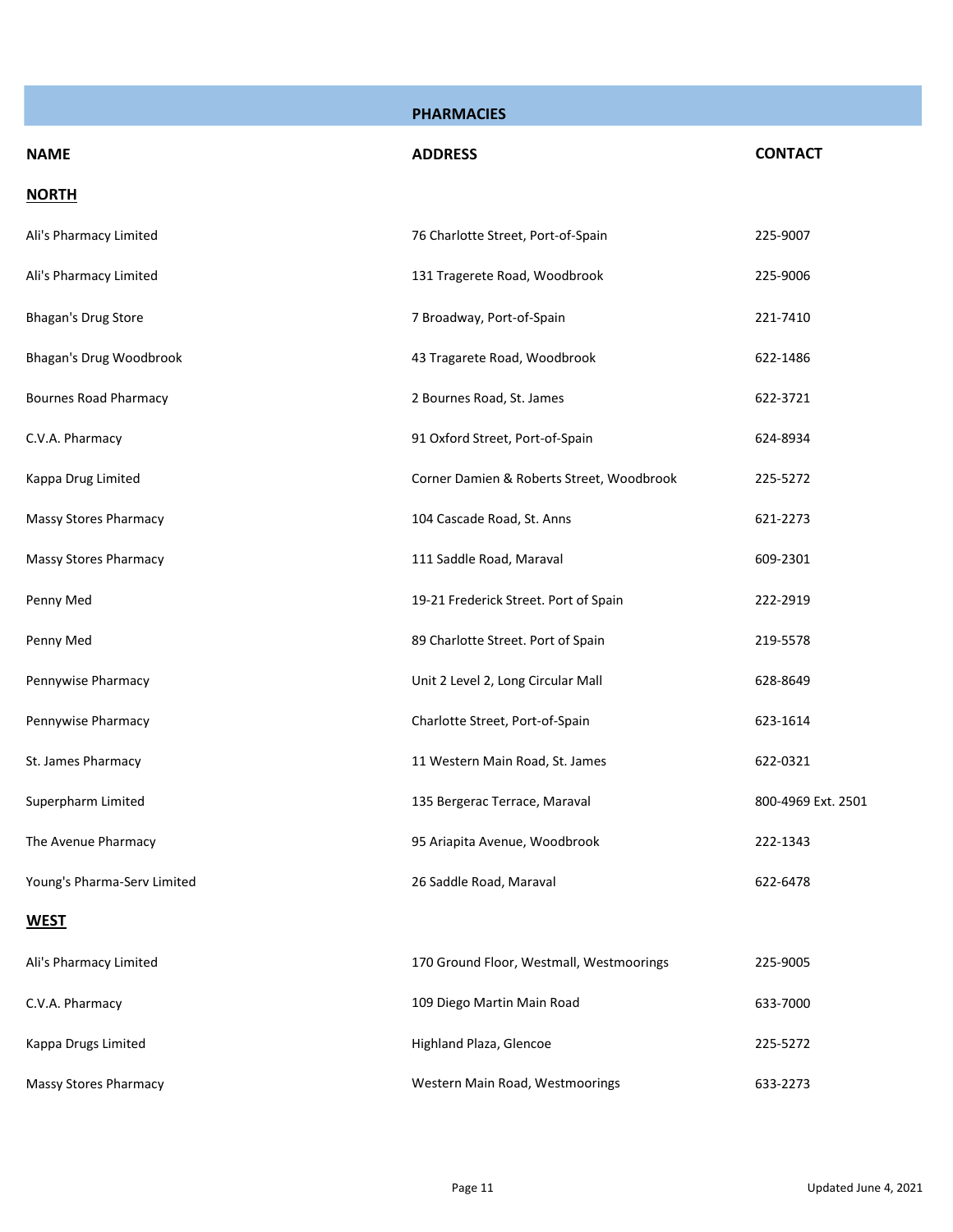| <b>NAME</b>                  | <b>ADDRESS</b>                                  | <b>CONTACT</b>    |
|------------------------------|-------------------------------------------------|-------------------|
| <b>WEST</b>                  |                                                 |                   |
| Superpharm Limited           | 1 Columbus Circle, Westmoorings                 | 800-4969 Ext 2101 |
| Superpharm Limited           | Corner Agva Santa Avenue, Sierra Leone Road     | 800-4969 Ext 2401 |
| <b>EAST</b>                  |                                                 |                   |
| 10th Avenue Drugs            | 185 Eastern Main Road, Barataria                | 674-8774          |
| 10th Avenue Drugs            | 234 Eastern Main Road, Tunapuna                 | 663-4365          |
| Ali's Pharmacy Limited       | Shop 4, Grand Bazaar, Valsayn                   | 645-6960          |
| Ali's Pharmacy Limited       | Bldg 13, Morequito Road, Valpark Shopping Plaza | 225-9010          |
| <b>Bonanza Drugs Limited</b> | 49 Eastern Main Road, Petit Bourg               | 674-1465          |
| CG's Pharmacy                | LP 100, Tumpuna Road, Arima                     | 643-2949          |
| Codecc Pharmacy              | Corner Eastern Main Road, Riverside, Curepe     | 663-9543          |
| <b>Empire Drugz</b>          | 11 Eastern Main Road, St. Augustine             | 663-7849          |
| Hometown Pharmacy            | 15A Queen Street, Arima                         | 667-2000          |
| Lee's Pharmacy               | 61 Eastern Main Road, Curepe                    | 662-4566          |
| Live Well Pharmacy           | 10 Saddle Road, San Juan                        | 638-6337          |
| Massy Store's Pharmacy       | Corner Sellier Street, St. Augustine            | 662-2273          |
| Medi-Time Pharmacy           | 86 Evans Street, St. Augustine                  | 663-6334          |
| Medicare Drugs Limited       | Corner El Dorado Eastern Main Road, Tunapuna    | 663-6061          |
| Midtown Pharamacy Limited    | 69 Eastern Main Road, Tunapuna                  | 645-6207          |
| More Than Med Pharmacy       | Shops of Arima, Tumpuna Road                    | 609-7455          |
| Penny Med                    | Cor. Akal & Saddle Road, Santa Cruz             | 220-2919          |
| Pennywise Pharmacy           | Unit F1-13 Trincity Mall                        | 225-9005          |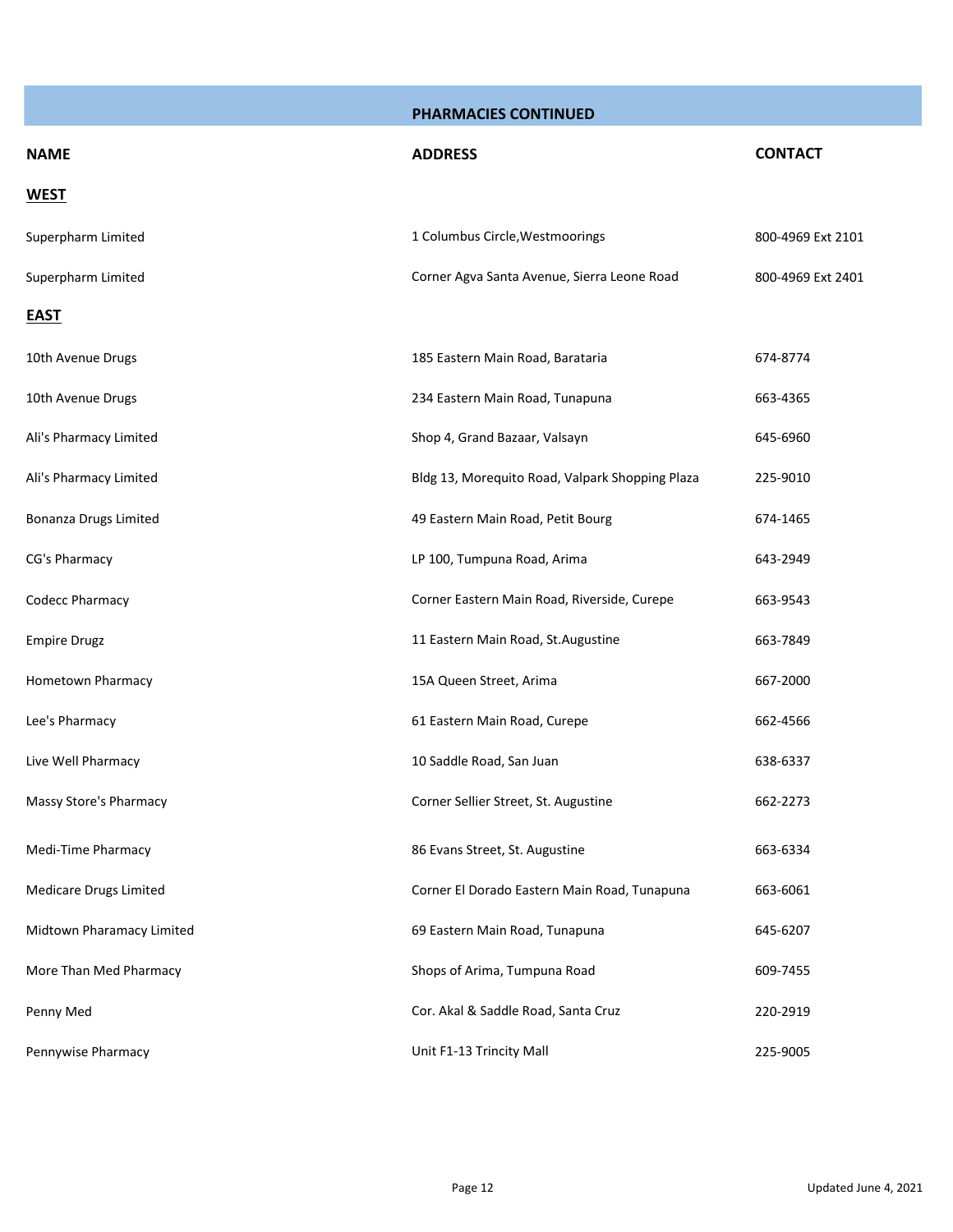| <b>NAME</b>                  | <b>ADDRESS</b>                                   | <b>CONTACT</b>    |
|------------------------------|--------------------------------------------------|-------------------|
| <b>EAST</b>                  |                                                  |                   |
| Pennywise Pharmacy           | Bamboo Village, Grand Bazaar                     | 645-2008          |
| Pharmax Pharmacy             | 3 Foster Road, Eastern Main Road, Sangre Grande  | 668-7348          |
| Rite Aid Pharmacy            | 105 Eastern Main Road, Tunapuna                  | 662-2586/663-8915 |
| Roopnarine's Pharmacy        | 4 Eastern Main Road, D'abadie                    | 646-0441          |
| San Juan Pharmacy            | 9 Eastern Main Road, San Juan                    | 674-6337          |
| S.A.P.H. Limited             | 4 Austin Street, St. Augustine                   | 663-7274          |
| St. Joseph Pharmacy          | 43 Eastern Main Road, St Joseph                  | 663-3663          |
| Superpharm Limited           | 33 Zone 29B, Trincity Central Road               | 800-4969 Ext 2801 |
| Superpharm Limited           | Corner Morequito Avenue, Valsayn                 | 800-4969 Ext 2301 |
| <b>V&amp;L Pharmacy</b>      | Corner Sultan Lane & El Socorro Road             | 675-6337          |
| Vita Drugs Limited           | El Socorro Mini Plaza, El Socorro Road, San Juan | 674-9435          |
| U.W.I. Pharmacy              | Health Services Unit, U.W.I, St. Augustine       | 662-2002 Ext 2153 |
| <b>CENTRAL</b>               |                                                  |                   |
| <b>ACL Drugs</b>             | 151 Arena Road, Freeport                         | 389-3512          |
| Bhagan's Drugs (Price Plaza) | Endeavour Road, Chaguanas                        | 672-9514          |
| <b>Bhagan's Drugs</b>        | 13 Caroni Savannah Road, Chaguanas               | 671-0331          |
| <b>Bhagwat's Pharmacy</b>    | 30 Main Road, Chaguanas                          | 671-3311          |
| Carol's Pharmacy             | 189 Southern Main Road, Couva                    | 636-4801          |
| Central Drugs Limited        | 37 Southern Main Road, California                | 636-9965          |
| Charis Drugs Limited         | LP 469 Southern Main Road, Chase Village         | 673-0273          |
| Charlieville Community Pharm | 131 Caroni Savannah Road, Charlieville           | 672-5948          |
| Eleos Pharma Limited         | LP 80 Calcutta Settlement Rd #1                  | 487-4276          |
| Felicity Community Pharmacy  | 111 Cacandee Road, Felicity                      | 221-9554          |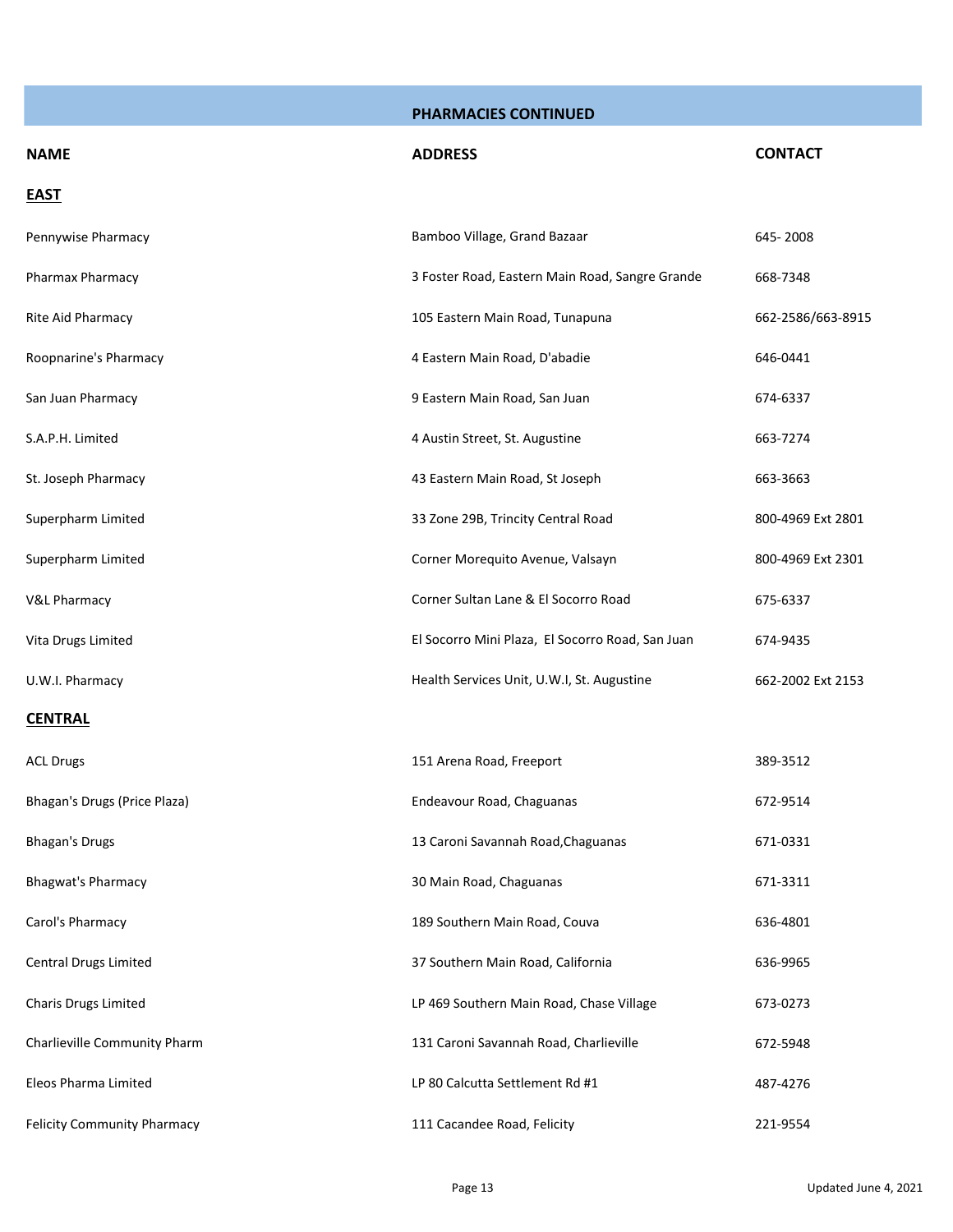| <b>NAME</b>                        | <b>ADDRESS</b>                             | <b>CONTACT</b>    |
|------------------------------------|--------------------------------------------|-------------------|
| <b>CENTRAL</b>                     |                                            |                   |
| <b>Medicine Centre</b>             | Mid Centre Mall, Chaguanas                 | 671-1893          |
| Main Road Pharmacy                 | LP 50, 1 John Persad Road, Chase Village   | 362-9497          |
| Medfarm Drugs Limited              | Narsaloo Ramaya Marg Road, Chaguanas       | 237-7707          |
| Montrose Pharmacy                  | Main Road, Montrose Junction, Chaguanas    | 665-4656          |
| Nancy's Pharmacy                   | 47 Rodney Road, Endeavour, Chaguanas       | 222-6210/365-0591 |
| Pennywise Pharmacy                 | 6 Chaguanas Main Road                      | 665-9473          |
| Pennywise Pharmacy                 | Chaguanas Plaza, Narsaloo Ramaya Marg Rd   | 612-3689          |
| <b>Pharmacy Connection Limited</b> | 56 Ramsaran Street, Chaguanas              | 672-1891          |
| Pharmacy Express Limited           | Lot M1, Railway Road, Cunupia              | 693-1421          |
| Specialist Pharmacy                | LP 53 St. Mary's Junction, Freeport        | 673-0135          |
| <b>Stethan Drugs</b>               | Unit 4 Heatland Plaza, Chaguanas           | 220-8705          |
| SuperPharm Limited                 | Narsaloo Ramaya Road, Endeavour, Chaguanas | 800-4969 Ext 2201 |
| The Medicine Stop                  | 978 Rodney Road, Chaguanas                 | 671-7654          |
| V&C Drug Mart Limited              | 59 Main Road, Montrose, Chaguanas          | 672-3188          |
| <b>SOUTH</b>                       |                                            |                   |
| Aaditya Medicine Centre            | Sanjivani Womens Hospital, St. Augustine   | 389-9771          |
| <b>Acropolis Medical Centre</b>    | 99 B Circular Road, San Fernando           | 653-3285          |
| Anva's Health Plus Pharmacy        | 271 Corner Edward Street, Princes Town     | 221-4804          |
| <b>Avocat Pharm-Assist</b>         | 227 Avocat Junction, Avocat                | 480-2097/310-3788 |
| <b>Bhagan's Drugs</b>              | C-3 Shopping Centre, Corinth               | 229-4272          |
| <b>Bhagan's Drugs</b>              | Pricesmart Compound, La Romain             | 697-7570          |
| Centre Plus Pharmacy               | 166 S.S. Erin Road, Debe                   | 222-5801          |
| D'Medicine Cabinet                 | 454 Sothern Main Road, La Romain           | 227-2580          |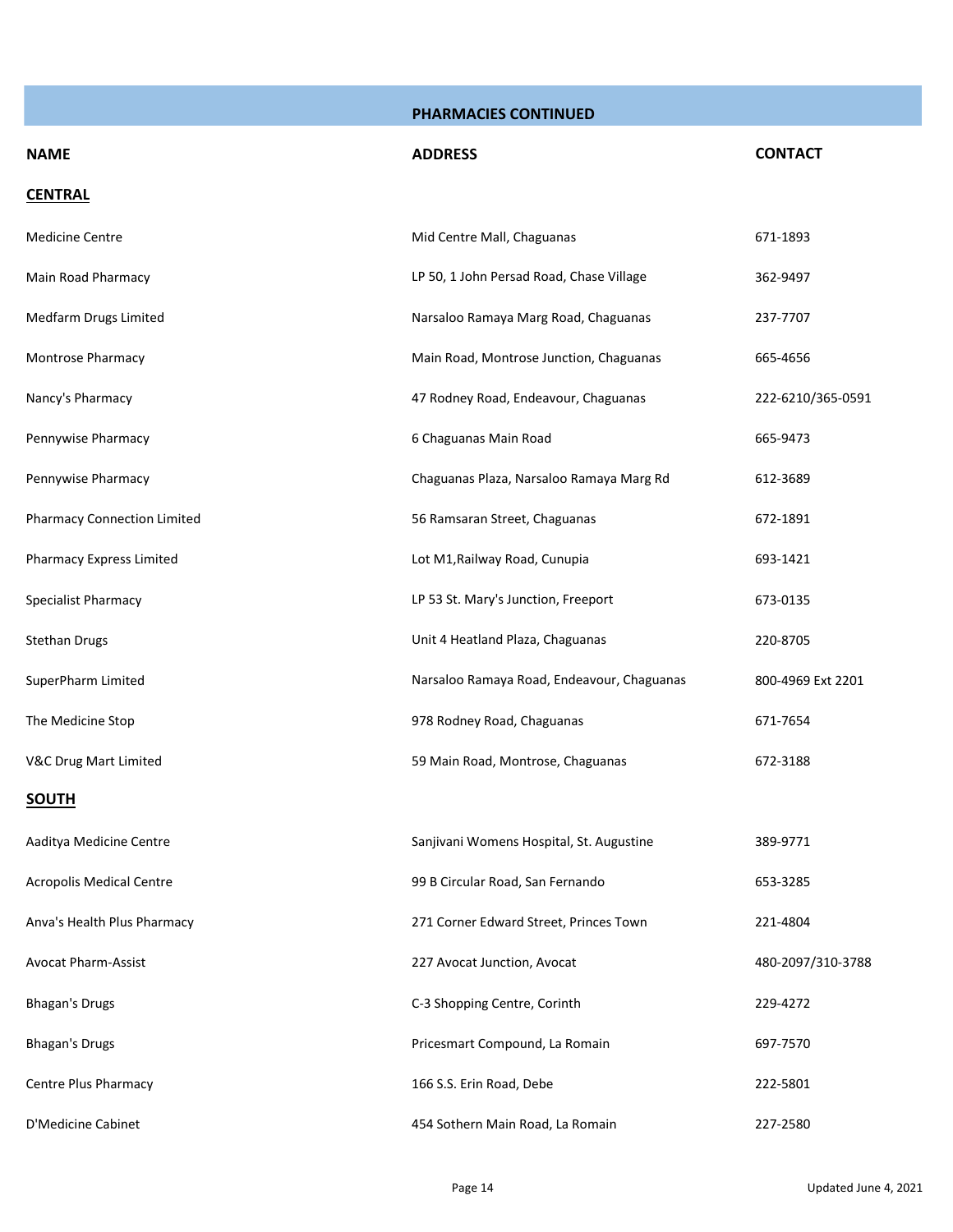| <b>NAME</b>                       | <b>ADDRESS</b>                                 | <b>CONTACT</b>    |
|-----------------------------------|------------------------------------------------|-------------------|
| <b>SOUTH</b>                      |                                                |                   |
| Drugs R US Limited                | 58 Corinth Road, Cocoyea Village, San Fernando | 223-7096          |
| <b>Eddie's Pharmacy Limited</b>   | JTA Supermarket, C3, San Fernando              | 283-7083          |
| <b>Eddie's Pharmacy Limited</b>   | 1135 S.S. Erin Road, Penal                     | 647-1627          |
| <b>Eddie's Pharmacy Limited</b>   | 53 Rochard Douglas Road, Barrackpore           | 654-2655          |
| Health Wise Pharmacy Limited      | 6A Southern Main Road, Mc Bean, Couva          | 223-7074          |
| <b>Healthonic Drug Mart</b>       | 19 Cipero Street, San Fernando                 | 283-8634          |
| K-Med Pharmacy                    | 20 A Dumfries Road, La Romain                  | 685-8202          |
| La Romain Drug Mart               | 328 Southern Main Road, La Romain              | 673-2114          |
| Lisa's Drug Mart                  | 155 Guapo Main Road, Siparia                   | 649-2176          |
| Lisa's Pharmacy                   | 54 Bamboo Bay Road, Gulf View                  | 697-3096          |
| Lisa's Pharmacy                   | 109 Guapo Road, Fyzabad                        | 677-3903          |
| Loren's Pharmacy                  | 104 Dumfries Road, La Romain                   | 358-3521/289-4107 |
| <b>Massy Stores Pharmacy</b>      | Cor. South Trunk & Bamboo Bay Road La Romain   | 653-8495          |
| <b>Massy Stores Pharmacy</b>      | Marabella Roundabout, Southen Main Road        | 658-2273          |
| Medi-Buys Distribution            | 78-80 Craignish Village, Princes Town          | 655-0030          |
| Medsaver Plus Pharmacy            | 4-6 Scott Street, San Fernando                 | 223-8828          |
| Park View Pharmacy                | Lot B S.S Erin Road, Phillipine                | 223-7508          |
| Park View Pharmacy                | 238 Diamond Village, San Fernando              | 657-1833          |
| Pennywise Pharmacy                | South Trunk Road, La Romain                    | 225-4276          |
| Pharmacy World                    | Teddy's Shopping Centre, Gulf View Link Road   | 657-6770          |
| Pills and Beyond Pharmacy Limited | Lot No.11 S.S Erin main Road, Debe             | 647-0560          |
| Ralph's Pharmacy                  | 13 Penal Rock Road, Penal                      | 647-7075          |
| Ramkoon's Pharmacy                | Mayaro Junction, Mayaro                        | 630-3784          |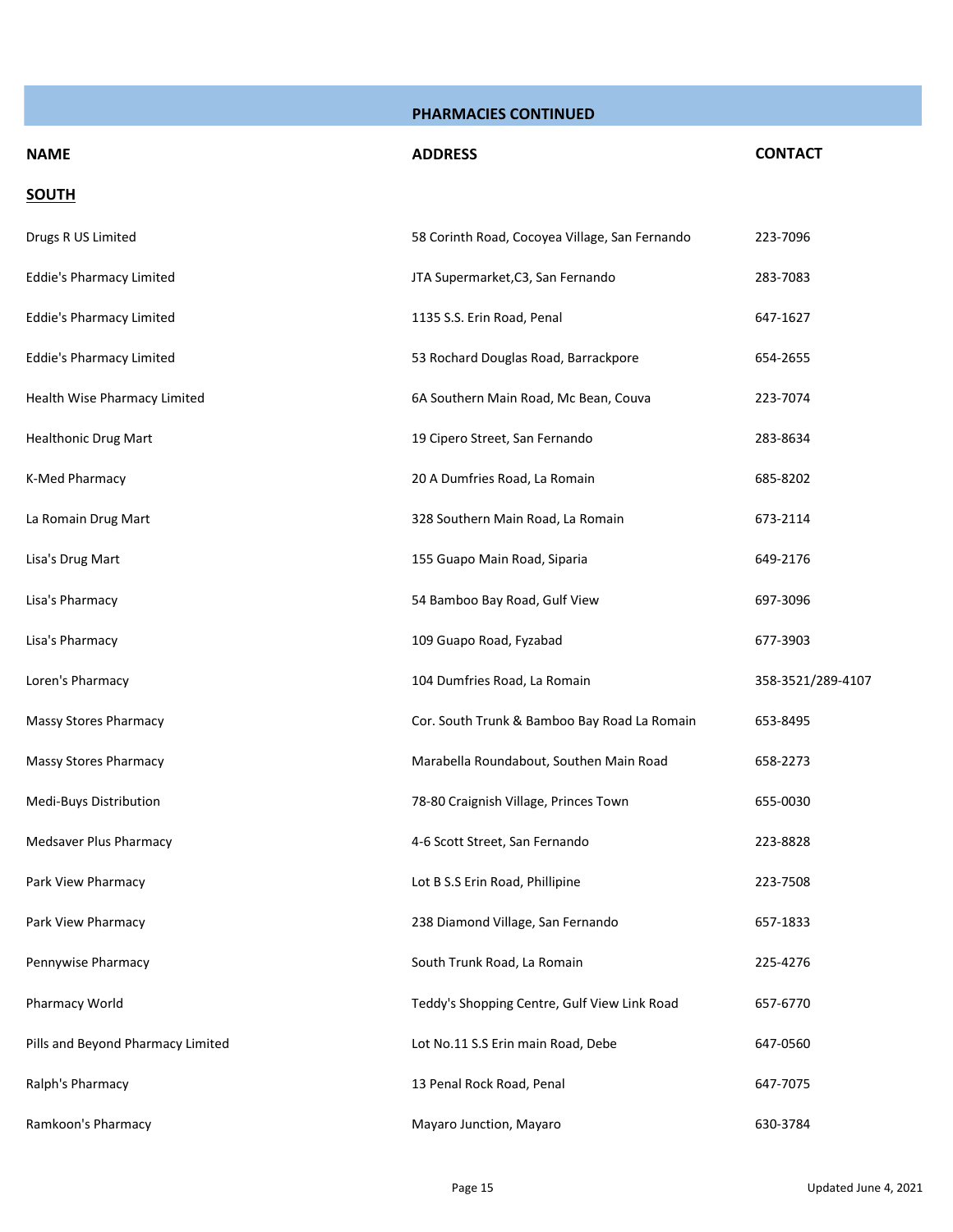| <b>NAME</b>                     | <b>ADDRESS</b>                           | <b>CONTACT</b>    |
|---------------------------------|------------------------------------------|-------------------|
| <b>SOUTH</b>                    |                                          |                   |
| Rio Claro Pharmacy 2007 Limited | 2489 High Street, Rio Claro              | 644-2319          |
| Rousillac Drug Mart             | 440 Main Road, Rousillac                 | 648-8519          |
| Southern Drug Mart              | 146 C Churkoo Village, Princes Town      | 225-7138          |
| St. Charles Pharmacy            | 235 St. Charles Village, Point Fortin    | 336-8935          |
| SuperPharm Limited              | Lot 2 South Trunk Road, La Romain        | 800-4969 Ext 2601 |
| Tara's Pharmacy Limited         | 48 Guapo Road, Fyzabad                   | 677-2622          |
| Tara's Pharmacy Limited         | Belle Vue Estate, South Oropouche Creek  | 677-2580          |
| Tara's Pharmacy Limited         | 206 New Colonial Road, Barrackpore       | 654-1846          |
| Umraw's Pharmacy                | 6 Clake Road Junction, Penal             | 647-4464          |
| Valini's Drug Mart Limited      | 58-60 Sutton Street, San Fernando        | 657-6444/657-1053 |
| <b>Wellmart RX Limited</b>      | 91 S.S Erin Road, Palmiste, San Fernando | 657-9100          |

|                                        | <b>DENTAL SURGEON &amp; ORTHODONTISTS</b>                                      |                   |
|----------------------------------------|--------------------------------------------------------------------------------|-------------------|
| <b>NAME</b>                            | <b>ADDRESS</b>                                                                 | <b>CONTACT</b>    |
| <b>NORTH</b>                           |                                                                                |                   |
| Dr. Alida Jagdeo                       | Smile Works Suite, 103 Precision Place 43-45<br>Woodford Street, Port-of-Spain | 622-6893          |
| Dr. Arlene Wright                      | 38 Petra Street, Woodbrook                                                     | 625-6784/627-3244 |
| Dr. Arthur Seebalack                   | 145 Tragarete Road, St. James                                                  | 622-5806          |
| Dr. Carlyle Russel-Hosein & Associates | Endeavour & Maraval, 66 Maraval Road, Maraval                                  | 622-5039          |
| Dr. Candice Cunningham                 | 868 Dental Studio Ltd, 4 O'Connor St, Woodbrook                                | 231-5059          |
| Dr. Curtis & Oliver Harper             | Trinidad Orthodontic Centre, 114 Henry St, Port-of-<br>Spain                   | 285-9173          |
| Dr. Derek Ramcharitar                  | Gentle Dentistry & Implant Centre, Royal Palm<br>Plaza, Maraval                | 228-6725          |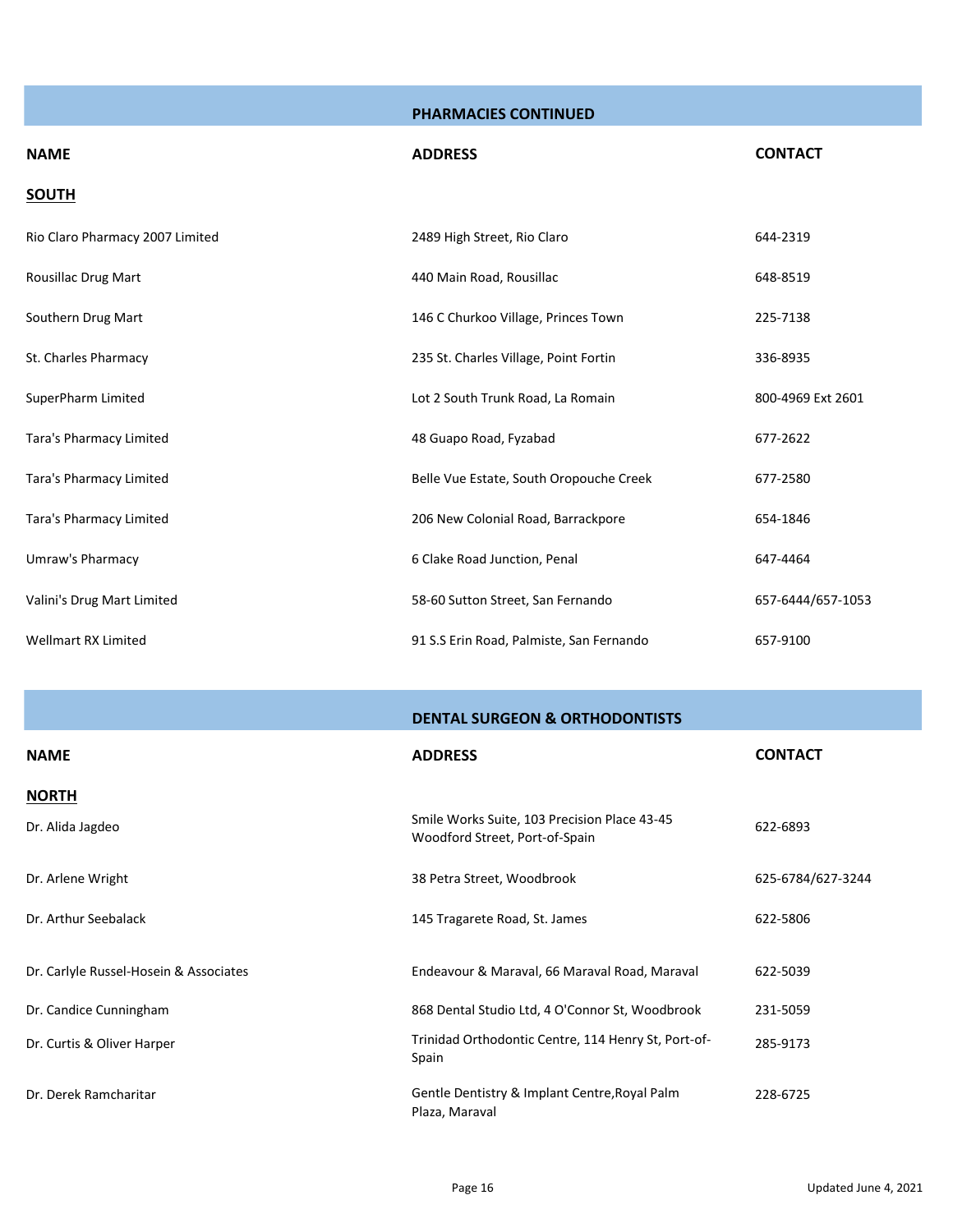| <b>NAME</b>                              | <b>ADDRESS</b>                                                          | <b>CONTACT</b>    |
|------------------------------------------|-------------------------------------------------------------------------|-------------------|
| <b>NORTH</b>                             |                                                                         |                   |
| Dr. Dean Ghouralal                       | Denius Dental Clinic, 29 Carlos St. Woodbrook                           | 223-8778          |
| Dr. Ghuran Ebrahim                       | Dental Solutions Ltd, 39 Petra St, Woodbrook                            | 628-7787          |
| Dr. Jason Warner (Root Canal Specialist) | Nu View Endodontists, 5 Robert Street, Woodbrook                        | 223-8889          |
| Dr. Leigh Cabral                         | 5 Robert Street, Woodbrook                                              | 225-9228          |
| Dr. N Woon Sam & Associates              | 43-45 Fredrick Street, Port-of-Spain                                    | 623-2326          |
| Dr. Opal Roopchand                       | Opal Essesence Dental Enterprises, 5 Rush Street,<br>St. Clair          | 645-1200          |
| Dr. Paul Camacho                         | 28 Gordon Street, Port-of-Spain                                         | 623-6453          |
| Dr. Patrice Ward                         | 93 Cascade Road, Cascade                                                | 372-1009          |
| Dr. Perloyce Ottley                      | Pearly White Dental, 18 Picton Street, Port-of-Spain                    | 628-2329          |
| Dr. Ryan Farah                           | Farah Dental, 4 Rapsey Street, St. Clair                                | 622-6789          |
| Dr. Sastri Harnarayan                    | 56-58 Robert Street, Woodbrook                                          | 622-6933          |
| Dr. Shivaughn Marchan                    | The Dental Clinic, 17 Gallus Street, Woodbrook                          | 624-3368          |
| Dr. Shenille Hazel                       | Smile Inn Dental, 24 Mucurapo Road, St. James                           | 472-8666          |
| Dr. Trudee Hoyte                         | Hoyte Orthodontics (THO Service Ltd) 25 Stanmore<br>AvenuePort-of-Spain | 627-8532          |
| The Care Clinic & Medical Center         | 32 Kitchener St, Woodbrook                                              | 628-2225          |
| Dr. Vian Kissoon                         | 3A Warren Street, Woodbrook                                             | 628-6620/227-9018 |
| <b>WEST</b>                              |                                                                         |                   |
| <b>Cosheb Professional Services</b>      | No. 9 Meerut Street, St. James                                          | 379-9579          |
| Dr. Dion Koonoolal                       | Caribbean Smiles Dental, Unit 4, Highland Plaza,<br>Glencoe             | 374-6644          |
| Dr. Dorian Khan                          | Oral Priority Dental Centre Ltd. 7-11, Diego Martin                     | 288-2627          |
| Dr. Kevin Moze                           | Lifestyle Dentistry, 12-13 New Yalta, Diego Martin                      | 633-9736          |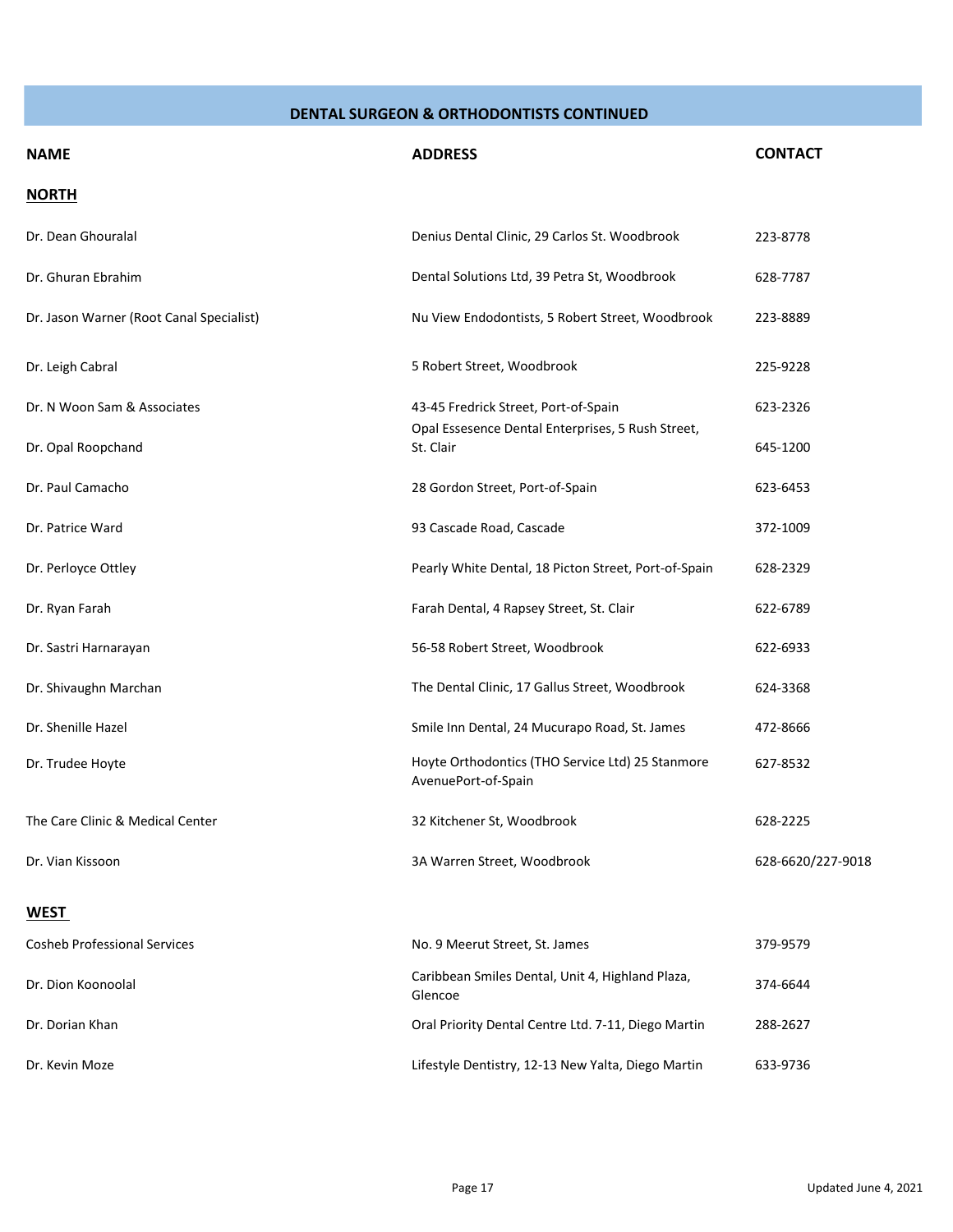| <b>NAME</b>                         | <b>ADDRESS</b>                                                                    | <b>CONTACT</b>    |
|-------------------------------------|-----------------------------------------------------------------------------------|-------------------|
| <b>EAST</b>                         |                                                                                   |                   |
| Dr. Abena Thompson                  | Tender Dental Services, Trincity Industrial Estate                                | 378-7686          |
| Dr. Amanda Samaroo                  | Caring Hands Dental Centre, 59 Eastern Main Road,<br>Arouca                       | 222-2273          |
| Dr. Anushka Moosai-Maharaj          | Signature Smiles Dental Clinic, 62 Eastern Main<br>Road, St. Augustine            | 662-3516          |
| Dr. Akam Hosein                     | Valsayn Dental Clinic, 207 Southern Main Road,<br>Spring Village, Valsayn         | 662-8386          |
| Dr. Ashaana Maharaj                 | Pro-Smile Dental Centre, 51 Pro Queen Street,<br>Arima                            | 664-3368          |
| Dr. Barry Ollivierra                | Akarta Ltd, 42 Mendez Drive, Champs Fleurs                                        | 633-0087/645-9531 |
| Dr. Beverly-Anne Callender          | Dental Suite & Implant, Sangre Grande Dental,<br>Eastern Main Road, Sangre Grande | 668-2083          |
| <b>Bourne Dental Clinic Limited</b> | No. 1A Bryce Terrace, St. Augustine                                               | 662-9968          |
| Dr. Christine Boodoo                | Pro-Smile Dental Centre, 51 Pro Queen Street,<br>Arima                            | 664-3368          |
| Dr. Caroline Singh                  | Miles of Smiles Dental Surgery Ltd, No. 91 El<br>Socorro Road, San Juan           | 674-4144          |
| Dr. Christopher Mawer               | Dental Suite & Implant Centre, Corner 53 Junction<br>Street, Curepe               | 662-7973          |
| Dr. Clint Coolman                   | Aranguez Dental Clinic, 126A Aranguez Main Road                                   | 638-3384          |
| Dr. Curtis Harper                   | Trinidad Orthodontic Centre Ltd, 91 Eastern Main<br>Road, St. Augustine           | 285-9173          |
| <b>Dental Excellence</b>            | 39 Stella Street, Curepe                                                          | 230-1178          |
| Dr. Dale Ahyoung                    | Merit Dental Centre Ltd, 20 Devenish St, Arima                                    | 238-5456          |
| Dr. Dionne Best                     | North Eastern Dental Care, 7 Toco Main Road,<br>Sangre Grande                     | 287-4463          |
| Dr. Ingrid Seeberan                 | Family Dentistry, 313 Eastern Main Road, El Dorado                                | 662-1827          |
| Dr. Kafi Grant                      | Permadent Dental Clinic Ltd, 45B Sorzana Street,<br>Arima                         | 221-0598          |
| Dr. Melissa Mankee                  | The Tooth Haven Dental Studio, 56 Eastern Main<br>Road, D'Abadie                  | 646-0780          |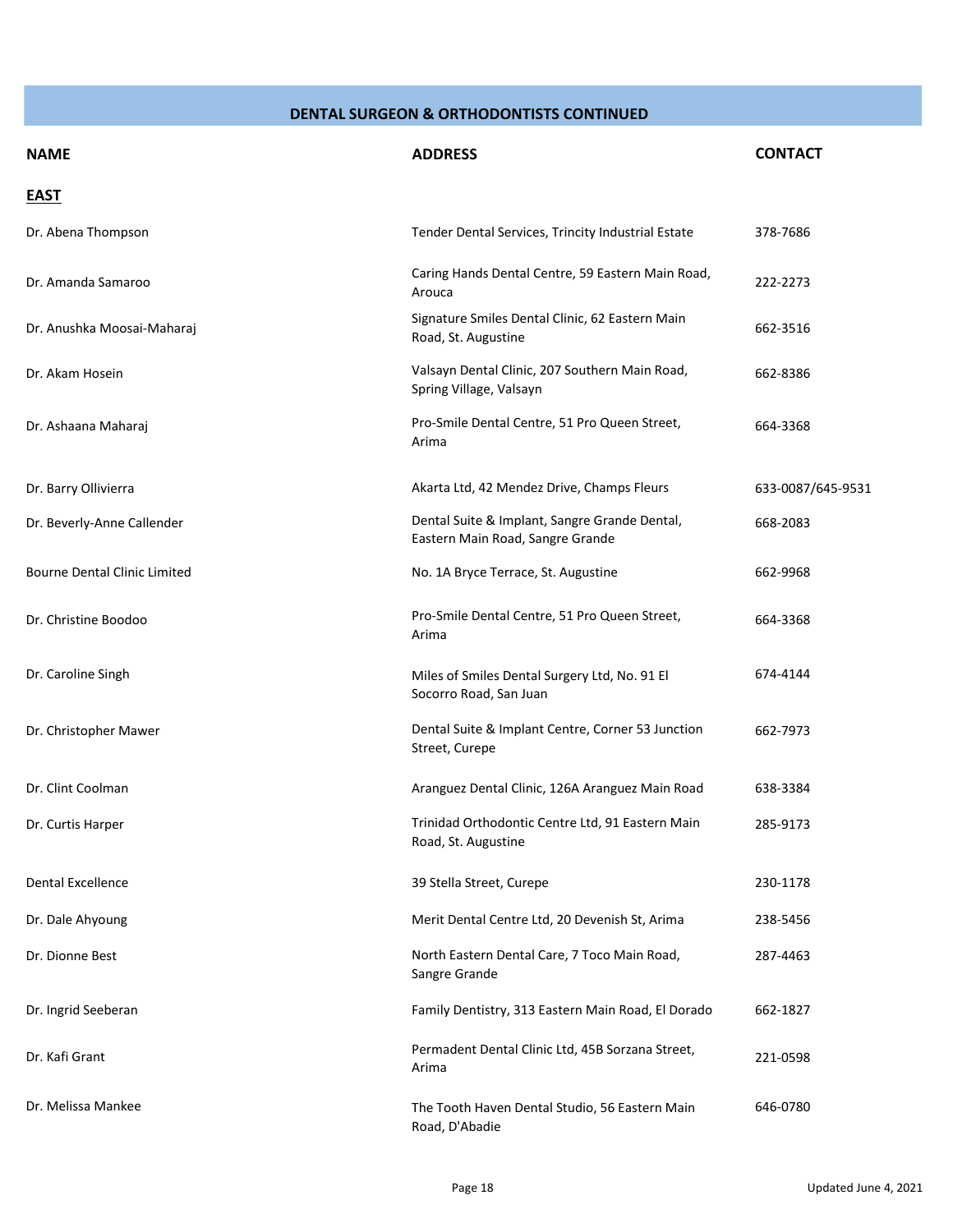| <b>NAME</b>                         | <b>ADDRESS</b>                                                                         | <b>CONTACT</b>    |
|-------------------------------------|----------------------------------------------------------------------------------------|-------------------|
| <b>EAST</b>                         |                                                                                        |                   |
| Millennium Dental & Medical Service | No. 2-4 Henry pierre Terrace, St. Augustine                                            | 663-1108          |
| Dr. Nathan Bhagan                   | Apex Dental Ltd, Cor. 37 Sellier Street & Frazer<br>Street, Curepe                     | 645-9806          |
| Dr. Opal Roopchand                  | Opal Essence Dental Enterprises, 2-4 Henry Pierre<br>Terrace, St. Augustine            | 663-1108          |
| Dr. Peter Martin                    | Suite GF1 Emerald Plaza, 54-56 Eastern Main Road,<br>St. Augustine                     | 662-9653          |
| Phoenix Dental Ltd                  | Valpark Shopping Plaza, Valsayn                                                        | 466-3368          |
| Dr. Rennie Roopchand                | Impressive Expressions Ltd, 2-4 Henry Pierre<br>Terrace, St. Augustine                 | 662-8844          |
| Dr. Roosevelt Rock                  | Quality Dental Care, 16 Jackson Street, Curepe                                         | 645-9994          |
| Dr. Sanjay Ramnanan                 | Exquisite Dental, Warren St. St. Augustine                                             | 223-7523          |
| Dr. Sonia Ramcharan                 | Sunny Caribbean Family Dentistry Ltd, 1 Chootoo<br>Road, El Socorro, San Juan          | 270-6718/395-4409 |
| Dr. Sonja Nanan                     | Serenity Dental Clinic, Aranguez Plaza, San Juan                                       | 270-2273          |
| Dr. Sharlemar Hosein-Topha          | The Orthodontic Specialist Clinic Ltd, 48 Eastern<br>Main Road, St. Augustine          | 645-6784/645-6784 |
| Dr. Trevin Hector                   | Caring Hands Dental Centre, 59 Eastern Main Road,<br>Arouca                            | 222-2273          |
| <b>CENTRAL</b>                      |                                                                                        |                   |
| Dr. Anil Kamta                      | Freeport Dental & Implant Centre, E.P. 597 S.M.R.<br>St. Mary's Carapichaima, Freeport | 393-5200          |
| Chaguanas Dental Clinic             | 19 Main Road, Chaguanas                                                                | 665-6074          |
| Dr. Curtis Sealy                    | Advanced Dental Care Ltd., LP18 Caroni Savannah<br>Road, Chaguanas                     | 665-6455          |
| Dr. Derek Ramcharitar               | Gentle Dentistry& Implant Center Ltd, 35 Ramsaran<br>St, Chaguanas                     | 228-6725          |
| Dr. Dion Koonoolal                  | Caribbean Smiles Dental Place, LP 254, Southern<br>Main Road, Cunupia                  | 693-0844          |
| Dr. Dion Koonoolal                  | Caribbean Smiles Dental Place, 47 Endeavour Road,<br>Chaguanas                         | 671-2344          |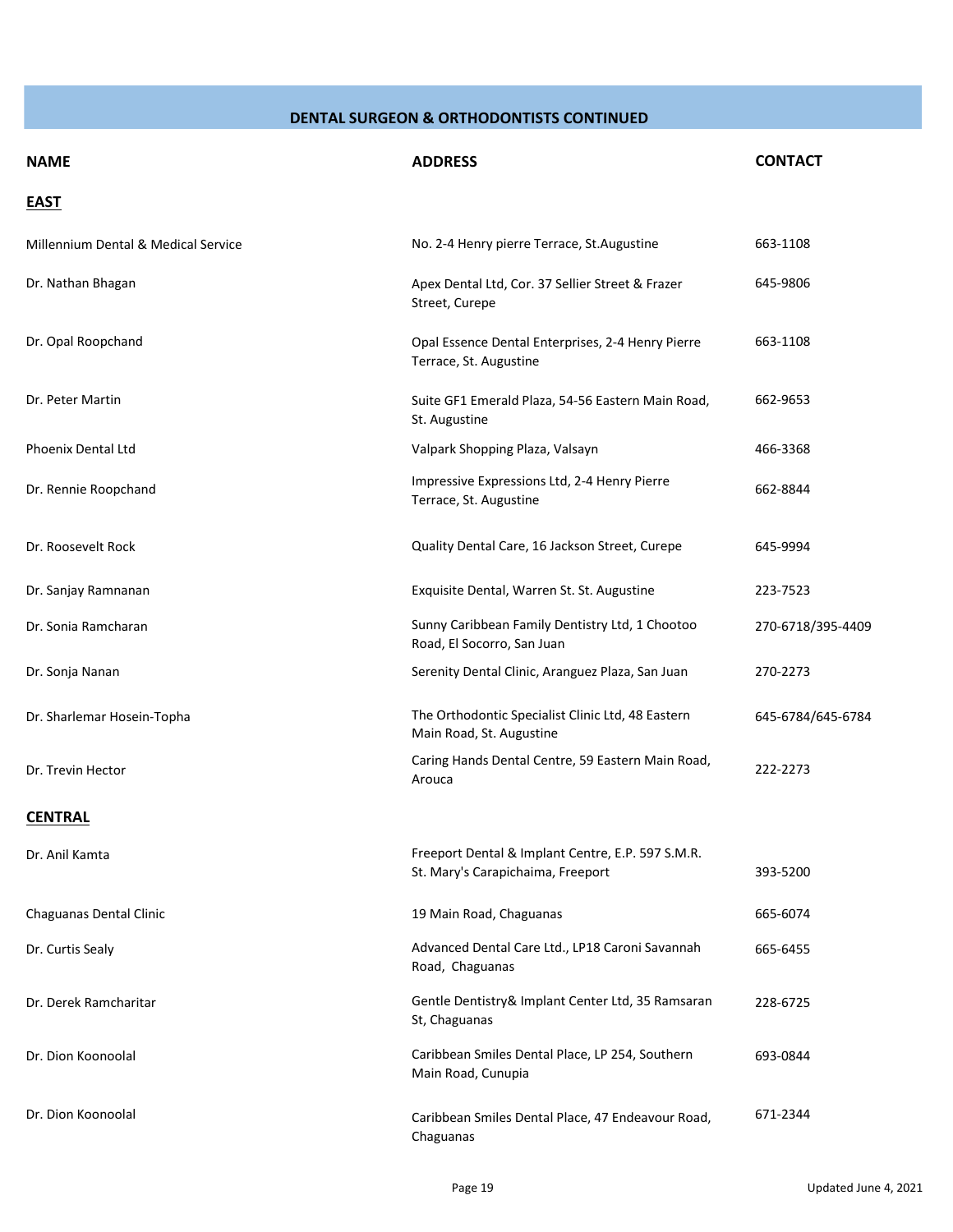| <b>NAME</b>                                  | <b>ADDRESS</b>                                                                     | <b>CONTACT</b>    |
|----------------------------------------------|------------------------------------------------------------------------------------|-------------------|
| <b>CENTRAL</b>                               |                                                                                    |                   |
| Dr. J.H. Standring &<br>Association          | Couva Dental Centre, 150 Southern Main Road,<br>Couva                              | 636-8083          |
| Dr. Jeffrey Luk Pat                          | The Smile Centre, 54 Cayenne Drive, Orchard<br>Gardens, Chaguanas                  | 672-2624          |
| Dr. Levitia Franco                           | Dr. Franco Family Dental Clinic, 128 Caroni<br>Savannah Road, Charlieville         | 665-5137          |
| Dr. L. Woon Sam & Associates                 | Endeavour & Maraval Ltd, 14 Endeavour Road,<br>Chaguanas                           | 665-5085          |
| Dr. Nalini Rampersad                         | Dental Care Today, 86 Edinburgh Village, Chase<br>Village                          | 672-4169          |
| Dr. Nathan Ali                               | Dental Imageworks, 142 Munroe Road, Cunupia                                        | 222-9152/272-3696 |
| Dr. Niala Ramlal                             | Med Dent Services Ltd. LP 53 Railway Road,<br>Cunupia                              | 228-3911          |
| Phoenix Dental Ltd                           | 765 Southern Main Road, Couva                                                      | 636-5050/735-3368 |
| Phoenix Dental Ltd                           | 820 Southen Main Road, California                                                  | 636-3368          |
| Dr. Pravin Sharma                            | Dental Care Clinic, 78-79 Corner Helen & La Clave<br>Street, Lange Park, Chaguanas | 665-6679          |
| Dr. Rajesh Maharaj                           | Dr. Rajesh Maharaj & Co. Ltd, 15 Southern Main<br>Road, Chaguanas                  | 665-7375          |
| Dr. Rishad Seecheran                         | Dental Plus Limited, 49 Main Road, Montrose,<br>Chaguanas                          | 665-1515          |
| Dr. Ryan Moosai-Maharaj                      | Dental Plus Limited, 49 Main Road, Montrose,<br>Chaguanas                          | 672-0548          |
| Dr. Ryan Seegobin & Dr. Videsh<br>Rambissoon | Transcendental Ltd, 8 Endeavour Rd, Chaguanas                                      | 665-1979          |
| Dr. Sati Ramnarine                           | Denta Care, Brentwood Professional Centre,<br>Brentwood, Chaguanas                 | 399-2273          |
| Dr. Shival Jankie                            | The Dental Lounge, LP 6 Caroni Savannah Road,<br>Chaguanas                         | 238-5064          |
| <b>SOUTH</b>                                 |                                                                                    |                   |
| Acropolis Medical Centre Limited             | 99B Circular Road, San Fernando                                                    | 657-3356          |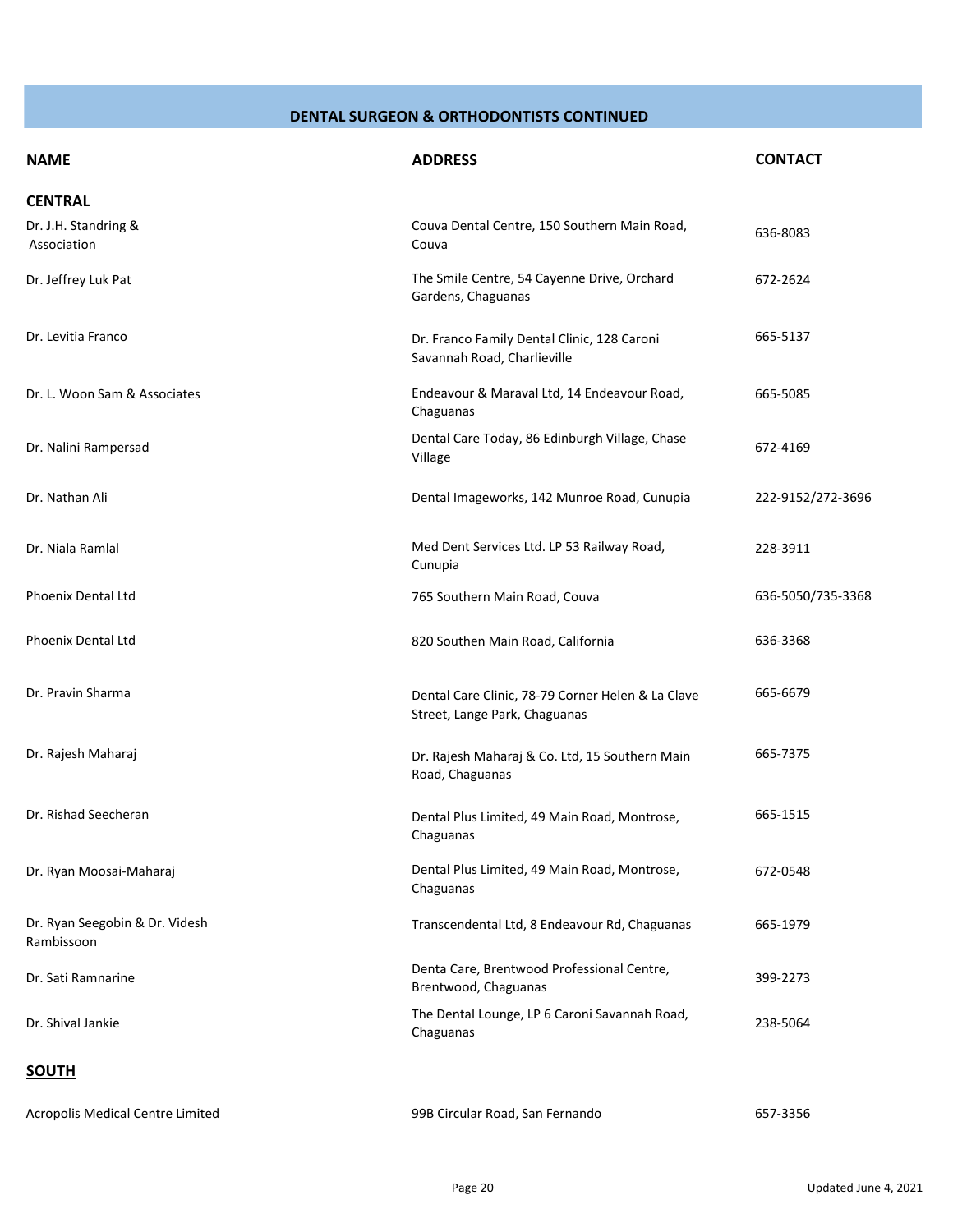| <b>NAME</b>                                   | <b>ADDRESS</b>                                                                       | <b>CONTACT</b> |
|-----------------------------------------------|--------------------------------------------------------------------------------------|----------------|
| <b>SOUTH</b>                                  |                                                                                      |                |
| Dr. Adesh Nanan                               | Nanan's Dental Clinic, 61 High St, Princes Town                                      | 655-3416       |
| Dr. Anil Kamta                                | Freeport Dental & Implant Centre, 727 Papourie<br>Road, Lower Barrackpore            | 333-2052       |
| Dr. Ayam Hosein                               | Smile Art General & Cosmetic Clinic, 16 S.S Erin<br>Road, San Fernando               | 657-8784       |
| Dr. Curtis & Oliver Harper                    | Trinidad Orthodontics Centre, 9 Pond Street, La<br>Romain                            | 285-9173       |
| Dr. Derek Ramcharitar                         | Gentle Dentistry & Implant Centre Ltd, 6 Dick<br>Street, Les Effort St, San Fernando | 228-6725       |
| Dr. Danusia Dulan                             | Vistabella Dental Clinic<br>130 Point-a-Pierre Road, Vistabella                      | 785-9516       |
| Dr. Deepak Maharaj                            | The Dental Guru Ltd, 1190 S.S. Erin Road, Penal                                      | 368-5444       |
| Dr. Jason Warner (Root Canal<br>Specialist)   | Nu View Endodontics, 63 Rushworth Street, San<br>Fernando                            | 657-1322       |
| Dr. Jhaunell Reid                             | Pristine Dental Solutions Upper Level, Atlantic<br>Plaza, Point Lisas                | 610-7375       |
| Dr. Kenneth Lutchman                          | Elite Dental Centre, 41 Cipero St, San Fernando                                      | 223-7320       |
| Dr. Kerrin Samm                               | Naparima Dental Clinic, 63 B Pointe-a-Pierre, San<br>Fernando                        | 657-1369       |
| Dr. Kerrin Samm                               | 46 Baptiste Road, Point Fortin                                                       | 648-3294       |
| Dr. Kristian Coutou &<br>Dr. Sunita Deonarine | Advance Gentle Dental Care<br>4 SS Erin Road, Bryansgate, Phillipine                 | 657-4489       |
| Dr. Mark Ragobar                              | The Smile Expert Dental Clinic Ltd, Happy Hill<br>Medical Centre, Gasparillo         | 271-9595       |
| Dr. Mark Ragobar                              | The Smile Expert Dental Clinic Ltd, High Street, Rio<br>Claro                        | 223-3368       |
| Dr. Mark Ragoonanan                           | Miracle Dental Care Ltd, 41 Tanner Street, Point<br>Fortin                           | 648-4000       |
| Dr. N Souza-Okpofabri & Associates            | San Fernando Dental Centre, 11A Gordon Street,<br>San Fernando                       | 657-6453       |
| Dr. Niala Gobin                               | Smile Studio Company Ltd, 416 Southern Main<br>Road, La Romain                       | 268-0220       |
| Dr. Ron Rambarran                             | 113 Erin Road, Phillipine, San Fernando                                              | 764-9639       |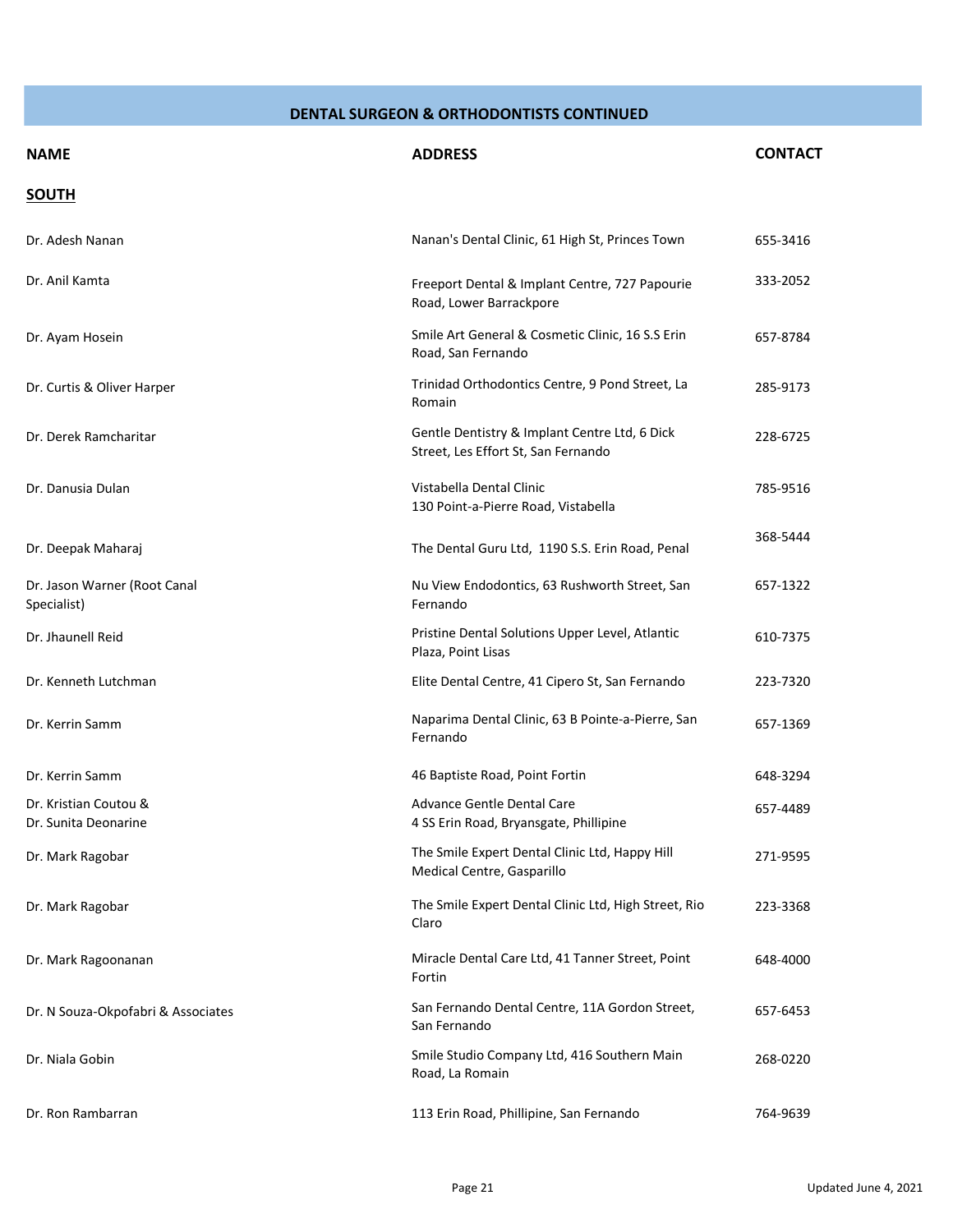| <b>NAME</b>                                  | <b>ADDRESS</b>                                                                            | <b>CONTACT</b> |
|----------------------------------------------|-------------------------------------------------------------------------------------------|----------------|
| <b>SOUTH</b>                                 |                                                                                           |                |
| Dr. Roosevelt Rock                           | Quality Dental Care, 10 Mc Bean Road, Couva                                               | 636-8696       |
| Dr. Roosevelt Rock                           | Quality Dental Care, 518 Avocat Village, Fyzabad                                          | 677-4188       |
| Dr. Paiman Lalla                             | Tropic Dental, 5 Archibald Street, Vistabella                                             | 653-0436       |
| Phoenix Dental Ltd                           | 38 Corinth Road, Cocoyea Village, San Fernando                                            | 499-3368       |
| Dr. Pravin Sharma                            | Dental & Implant Centre, Gulf View Medical Centre,<br>715-716 Mc Connie Street, La Romain | 652-2117       |
| Dr. Ryan Seegobin & Dr. Videsh<br>Rambissoon | Transcendental Ltd, Southern Medical Clinic                                               | 653-9808       |
| Dr. Sabita Harrikissoon                      | Dental Designs, 9 Naparima Mayaro Road, Cocoyea                                           | 657-3368       |
| Dr. Sastri Harnarayan                        | 76-78 Seukeran Street, San Fernando                                                       | 657-7885       |
| Dr. Seleen Edwin                             | Lifetime Smiles Ltd, 114 High Street, Princes Town                                        | 220-2002       |
| Dr. Seleen Edwin                             | Lifetime Smiles Ltd, 5 Penal Road                                                         | 227-6453       |
| Siparia Wellness Centre                      | 48 George Street, Siparia                                                                 | 649-9950       |
| Dr. Stefan Sankar                            | Ismile Dental Care, 735 Papourie Rd, Barrackpore                                          | 347-6453       |
| Dr. Stefan Sankar                            | Ismile Dental Care, 54 Bamboo Bay Rd, Gulf View                                           | 390-7167       |
| Dr. Subrina Narine                           | Total Dentistry Clinic, 1121 S.S Erin Road, Debe                                          | 225-6991       |
| Dr. Surendra Rampersad                       | The Dental Office, Rampersad Plaza, Penal Junction,<br>Penal                              | 647-3525       |
| Dr. Susan Ramdhan                            | 5 Star Dental, 12 Gooding Village, Cipero Street, San<br>Fernando                         | 712-8048       |
| Dr. Tara Pollonais                           | Pollonais Family Dentistry, Corner Gulfview Drive,<br>Bamboo Bay Road, Gulf View          | 652-7806       |
| Dr. Varinder Maharaj                         | Gasparillo Dental, 6 Harmony Hall Road, Gasparillo                                        | 364-6464       |
| <b>TOBAGO</b>                                |                                                                                           |                |
| Phoenix Dental Ltd                           | Unit 7, Milford Bay Plaza, Crown Point                                                    | 636-3368       |
| Dr. Warren Steele                            | Oracare Dental Care, 32 Wilson Road                                                       | 660-6725       |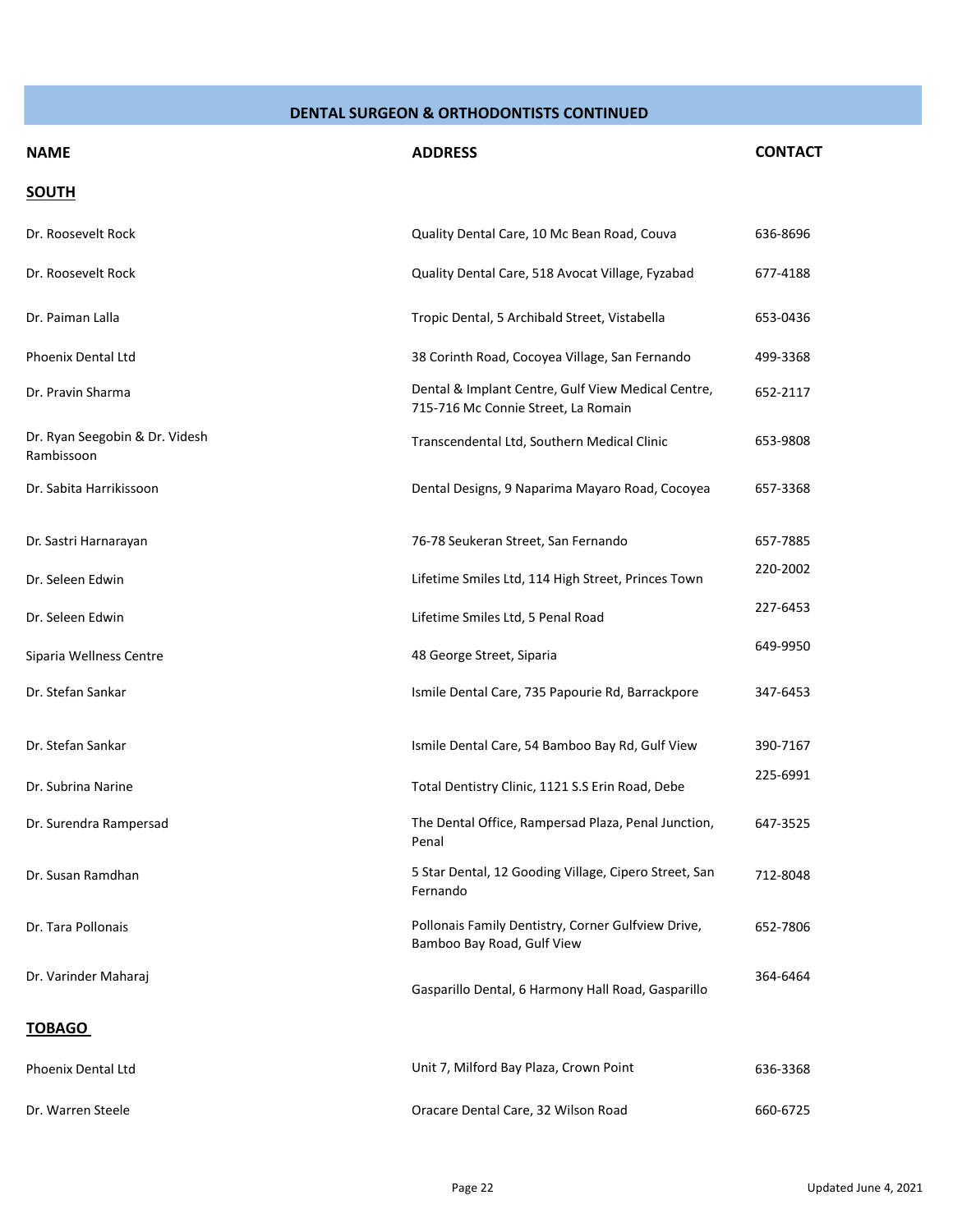|                                            | <b>LABORATORIES</b>                                                   |                   |
|--------------------------------------------|-----------------------------------------------------------------------|-------------------|
| <b>NAME</b>                                | <b>ADDRESS</b>                                                        | <b>CONTACT</b>    |
| <b>NORTH</b>                               |                                                                       |                   |
| Alexandra MRI                              | 4A Alexandra Street, St. Clair                                        | 225-2674          |
| <b>Bio-Medical Laboratory</b>              | 9 Long Circular Road, St. James                                       | 622-8450          |
| Lab Medica Services                        | Health Net Caribbean Ltd, 8 Saddle Road, Maraval                      | 285-4640/4632     |
| Medical Diagnostic Technologies<br>Limited | X-Ray Department, Specialist Centre, 74-76<br><b>Dundonald Street</b> | 625-9729          |
| MRI Trinidad & Tobago Limited              | 26 Ana St. Port-of-Spain                                              | 623-4674          |
| <b>Renand Limited</b>                      | 23 Lucknow Street, St. James                                          | 622-7032          |
| St. Clair MRI Centre                       | 11 Havelock Street, St. Clair                                         | 628-9780/628-7157 |
| Victoria Laboratories Limited              | 64 Pembroke Street, Port-of-Spain                                     | 625-8493          |
| <b>WEST</b>                                |                                                                       |                   |
| Advanced Cardiovascular Institute          | 239 Western Main Road, Cocorite                                       | 628-4740/625-8937 |
| Victoria Laboratories Limited              | 239 Western Main Road, Cocorite                                       | 628-3214          |
| <b>EAST</b>                                |                                                                       |                   |
| Dr. Bal Ramsaran                           | 31 Sorano Street, Arima                                               | 667-3048          |
| Dr. Bal Ramsaran                           | Mik Arl Building, Eastern Main Road, St. Augustine                    | 663-2387/662-2802 |
| <b>Curepe Medical Laboratory</b>           | 11 Eastern Main Road, Curepe                                          | 662-1217/2657     |
| Lab Medica Services                        | 91 Eastern Main Road, Tacarigua                                       | 221-6715          |
| Lab Medica Services                        | Health Net Caribbean Building, 112 Eastern Main<br>Road, Barataria    | 285-4635/4642     |
| Nexgen Pathology Services Ltd              | 3 Eastern Main Road, San Juan                                         | 221-5508          |
| Platinum Medical Lab                       | 244 Eastern Main Road, Five Rivers, Arouca                            | 640-7745          |
| St. Augustine Radiology                    | 4 Austin Street, St. Augustine                                        | 663-7274          |
| <b>Ultrasound Today</b>                    | Apt.3 10 Railway Road, San Juan                                       | 327-5465          |
| Victoria Laboratories Limited              | Lot 2, Wilson Street, St. Augustine                                   | 235-6667          |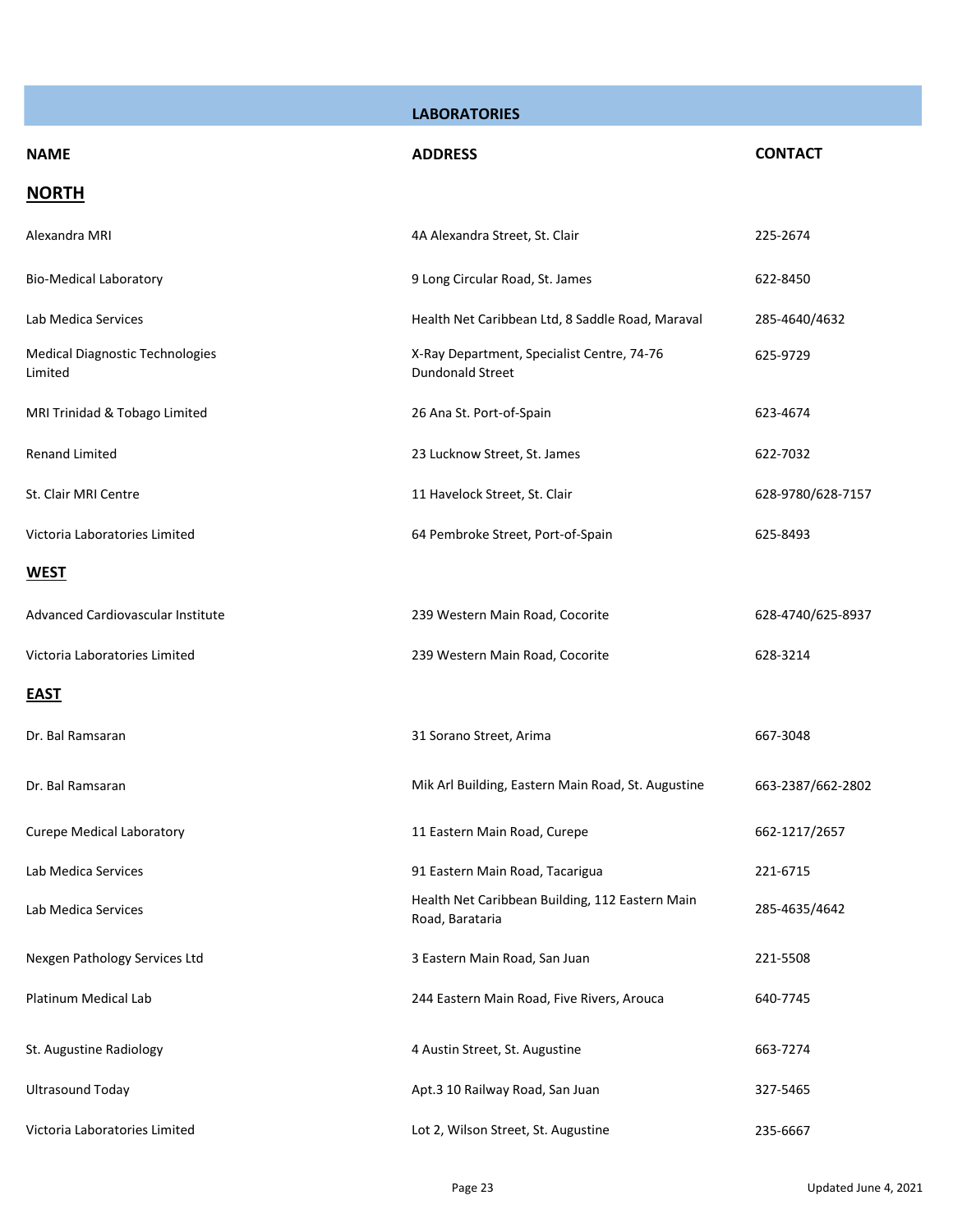**LABORATORIES CONTINUED**

| <b>NAME</b>                                       | <b>ADDRESS</b>                                                                       | <b>CONTACT</b>    |
|---------------------------------------------------|--------------------------------------------------------------------------------------|-------------------|
| <b>EAST</b>                                       |                                                                                      |                   |
| Victoria Laboratories Limited                     | 8 Austin Street, St. Augustine                                                       | 663-0380          |
| Medical Supply R Us                               | Shops of Arima, Tumpuna Road                                                         | 609-9729          |
| Victoria Laboratories Limited                     | 55 Eastern Main Road, Curepe                                                         | 663-4096          |
| <b>CENTRAL</b>                                    |                                                                                      |                   |
| Dr. Bal Ramsaran                                  | Main Road, Montrose, Chaguanas                                                       | 672-2387          |
| Lab Medica Services                               | Health Net Caribbean Bldg, 449 Munroe Road,<br>Cunupia                               | 285-5642/357-0379 |
| Lab Medica Services                               | Health Net Caribbean Bldg, Isaac Junction, JTA<br>Shopping Plaza, Couva              | 285-4641          |
| <b>Medical Diagnostic Technologies</b><br>Limited | X-Ray Department, Specialist Centre, 84 Main Road,<br>Chaguanas                      | 671-9729          |
| Purivo Dialysis Centre Limited                    | 1 Darling St, St. Thomas Village, Chaguanas                                          | 222-3239          |
| <b>Tricare Medical Centre</b>                     | Unit 7 Heartland Plaza, Chaguanas                                                    | 229-2273          |
| Victoria Laboratories Limited                     | 22 Southern Main Road, Couva                                                         | 636-4567          |
| Victoria Laboratories Limited                     | 14 Endeavour Road, Chaguanas                                                         | 665-1929          |
| <b>SOUTH</b>                                      |                                                                                      |                   |
| Gasparillo Diagnostic Centre                      | 7 Harmony Hall Road, Gasparillo                                                      | 650-3722          |
| Lab Medica Services                               | 69-71 Point-a-Pierre Road, San Fernando                                              | 285-4641/336-6537 |
| Lab Medica Services                               | South Coast Medical Centre Building, 37-39<br>Princess Margaret Street, San Fernando | 285-7262          |
| Lab Medica Services                               | 238 Pepper Village, Fyzabad                                                          | 290-1266          |
| Premium Medical Lab Services                      | 1071 SS Erin Road, Penal                                                             | 647-1646          |
| Rampersad Medical Centre                          | 50 Mission Road, Freeport                                                            | 673-2222          |
| Southen Medical Services                          | 26-34 Quenca Street, San Fernando                                                    | 652-2078          |
| <b>Trinity Diagnostic Limited</b>                 | 62 Mucurapo Street, San Fernando                                                     | 653-5855          |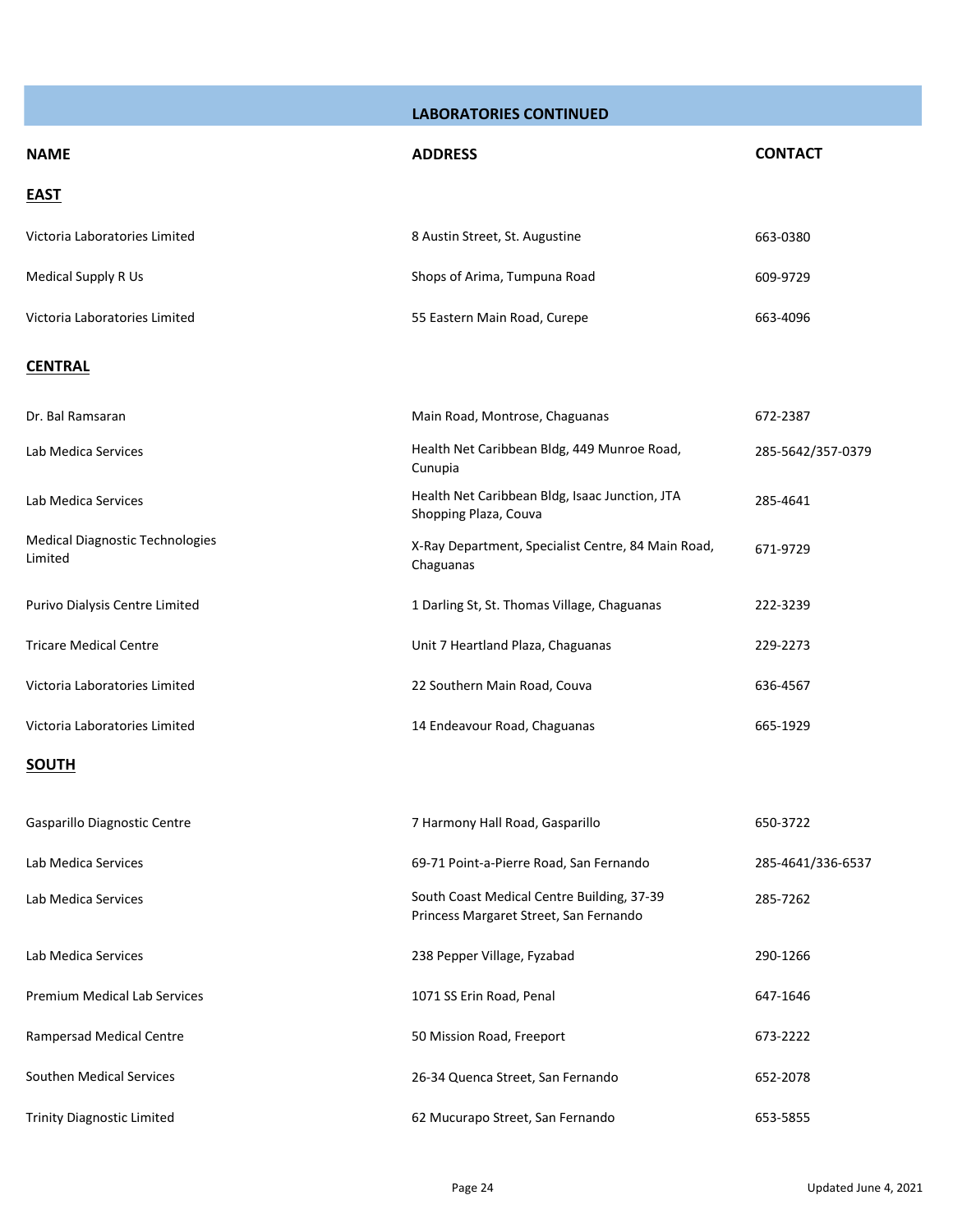**LABORATORIES CONTINUED**

| <b>NAME</b>                                    | <b>ADDRESS</b>                                 | <b>CONTACT</b>    |
|------------------------------------------------|------------------------------------------------|-------------------|
| <b>SOUTH</b>                                   |                                                |                   |
| <b>Ultrasound Today</b>                        | Carlton Centre, St. James Street, San Fernando | 280-8577          |
| Victoria Laboratories Limited                  | 14 Guppy Street, Vistabella                    | 652-4583          |
| Victoria Occupational Health & Wellness Centre | 9-13 Archibald Street, Vistabella              | 652-4579/652-4583 |
| Victoria Diagnostic Imaging Centre             | 9-13 Archibald Street, Vistabella              | 652-3409          |
| <b>TOBAGO</b>                                  |                                                |                   |
| <b>Tobago Medical Laboratory services</b>      | Main Road & Robinson Street, Scarborough       | 639-4493          |

|                               | <b>OPTICIANS</b>                                    |                |
|-------------------------------|-----------------------------------------------------|----------------|
| <b>NAME</b>                   | <b>ADDRESS</b>                                      | <b>CONTACT</b> |
| <b>NORTH</b>                  |                                                     |                |
| 20/20 Optical Limited         | 45 Anna Street, Woodbrook                           | 218-2020       |
| 800 Eyes Limited              | Golden Doors Plaza, Frederick Street, Port-of Spain | 396-3937       |
| Carter's Optical              | Unit No. 45 Ellerslie Plaza, Maraval                | 622-7975       |
| <b>Choice Optical Limited</b> | No. 43-45 Frederick Street, Port-of-Spain           | 624-6126       |
| Doctor's Optical Centre       | Level 3 Long Circular Mall, St. James               | 628-1874       |
| Ferreira Optical Limited      | 51-53 Long Circular Road, Level 1, St. James        | 225-1152       |
| Ferreira Optical Limited      | 94A Frederick Street, Port-of-Spain                 | 225-1148       |
| Look Opticians                | 27 Ariapita Avenue, Woodbrook                       | 627-5665       |
| Look Opticians                | 39 Frederick Street, Port-of-Spain                  | 627-5665       |
| My Care Optical               | 5 Brabant Street, Woodbrook, Port-of-Spain          | 365-3622       |
| One Optics Limited            | 14E Saddle Roadd, Maraval                           | 622-6631/1678  |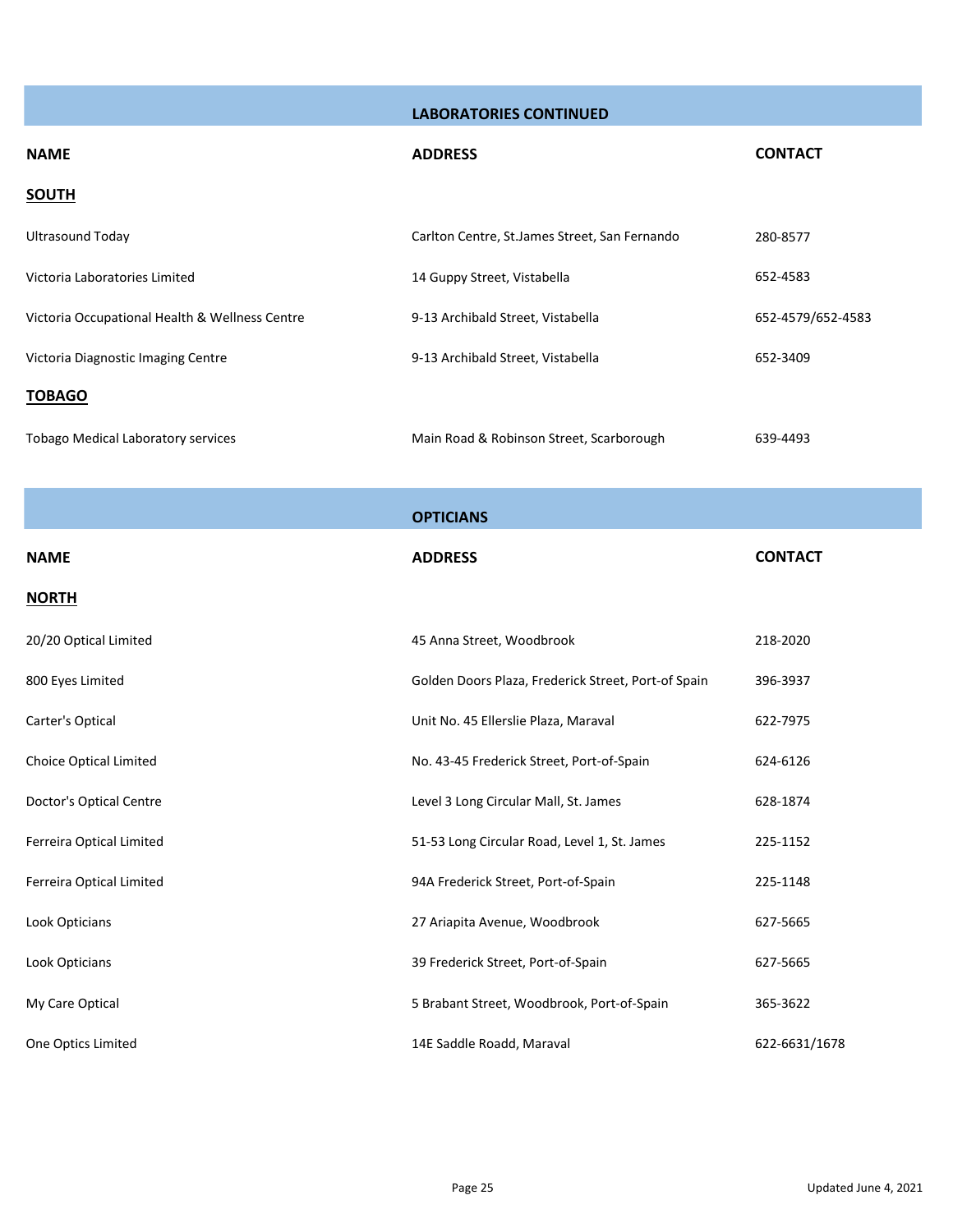| <b>NAME</b>                         | <b>ADDRESS</b>                                                                 | <b>CONTACT</b>    |
|-------------------------------------|--------------------------------------------------------------------------------|-------------------|
| <b>NORTH</b>                        |                                                                                |                   |
| <b>Excellent Vision Optometrist</b> | 87 Charlotte Street, Port-of-Spain                                             | 610-3030          |
| North Shore Optical Studio Limited  | 201 Aldegonda Park, St. Anns                                                   | 621-2331          |
| <b>Optometrists Today</b>           | 76 Frederick Street, Port-of-Spain                                             | 623-2329          |
| Parillon Optical Limited            | 134A Frederick Street, Port-of-Spain                                           | 623-4137          |
| Social Eyes Optical Limited         | 24A Shoppes of Maraval, Saddle Road                                            | 622-5747          |
| Value Optical Limited               | 41 Frederick Street, Port-of-Spain                                             | 627-1000/627-5367 |
| <b>WEST</b>                         |                                                                                |                   |
| <b>Optometrists Today</b>           | The Falls at Westmall, Westmoorings                                            | 633-2329          |
| <b>EAST</b><br>800 Eyes Limited     | The Shoppes at Trincity, 1-2 Tissue Drive, Trincty<br><b>Industrial Estate</b> | 225-7721          |
| 800 Eyes Limited                    | 9 Hingoo Land, El Socorro, San Juan                                            | 314-3937          |
| Absolute Vision Limited             | Anva Plaza, 16 Eastern Main Road, Tunapuna                                     | 662-0892/796-8281 |
| <b>Absolute Vision Limited</b>      | 18 Eastern Main Road, St. Augustine                                            | 663-4776          |
| Allison's Eye Centre                | 37C Pro Queen Street, Arima                                                    | 664-0075          |
| Choice Optical Limited              | Jadoo's Plaza, Cor. Queen & Green St, Arima                                    | 664-1072          |
| Choice Optical Limited              | Cor. Fifth Street & El Socorro Road, San Juan                                  | 675-8884          |
| <b>CVRS Optical</b>                 | TIMT Building, Cor. Warren Street & Private Road,<br>St. Augustine             | 620-1025          |
| Ferreira Optical Limited            | 45 Eastern Main Road, Barataria                                                | 225-4365          |
| Ferreira Optical Limited            | Ground Floor, Trincity Mall                                                    | 225-1151          |
| Ferreira Optical Limited            | LP #4 River Street, Sangre Grande                                              | 225-1153          |
| Ferreira Optical Limited            | Tunapuna Road, Shops of Arima                                                  | 225-1147          |
| Imperial Optical (Trinidad) Limited | Corner Green & Cocorite Street, Arima                                          | 223-1674          |
| Look Opticians                      | 141 Eastern Main Road, St. Augustine                                           | 645-5665          |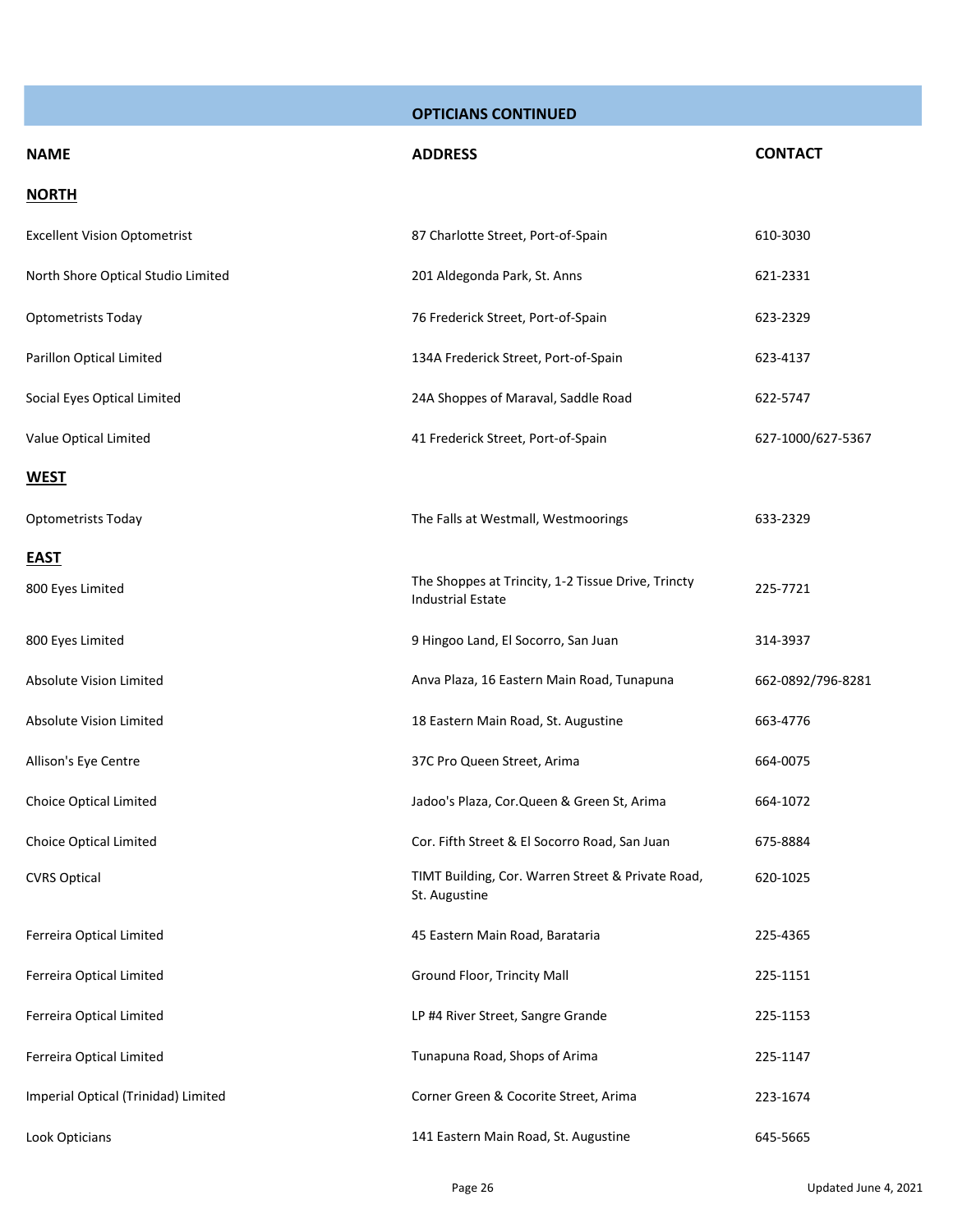| <b>NAME</b>                         | <b>ADDRESS</b>                                            | <b>CONTACT</b> |
|-------------------------------------|-----------------------------------------------------------|----------------|
| <b>EAST</b>                         |                                                           |                |
| <b>Optometrists Today</b>           | Grand Bazaar, Churchill Roosevelt Highway                 | 645-2329       |
| Optometrists Today                  | 31A Queen Street, Arima                                   | 667-2329       |
| <b>Optometrists Today</b>           | Trincity Mall, Trincity Central Road                      | 640-2329       |
| Sight Optical Limited               | 16-18 Eastern Main Road, Anva Plaza, Tunapuna             | 645-2973       |
| Value Optical                       | 15 Eastern Main Road, San Juan                            | 674-5367       |
| Value Optical                       | 129 Eastern Main Road, Corner Fairley Street,<br>Tunapuna | 662-5367       |
| Value Optical                       | 21 Crierney Street, Sangre Grande                         | 225-4865       |
| <b>Vision Optical</b>               | Valpark Shopping Plaza, Valsayn                           | 662-6453       |
| <b>Vision Optical</b>               | Trincity Mall, Trincity Central Road                      | 640-1217       |
| Visual Eyes                         | Corner Southern Main Road & Valsayn Avenue,<br>Curepe     | 645-3939       |
| Visual Eyes                         | Eastern Main Road, Arouca                                 | 692-2015       |
| <b>CENTRAL</b>                      |                                                           |                |
| Absolute Vision Limited             | 172, Southern Main Road, Chaguanas                        | 636-0798       |
| Choice Optical Limited              | Busy Corner, Corner of Queen & Green Street,<br>Chaguanas | 672-1693       |
| Choice Optical Limited              | 203 Southern Main Road, Couva                             | 297-0296       |
| <b>Excellent Vision Optometrist</b> | Ramsingh's Plaza, 11 Southern Main Road                   | 672-5555       |
| Ferreira Optical Limited            | Endeavour Road, Price Plaza                               | 225-1149       |
| Ferguson Optical Limited            | 55 Chaguanas Main Road, Adam Baza                         | 235-4241       |
| <b>Focus Vision Limited</b>         | 194 Southern Main Road, Couva                             | 679-7323       |
| My Care Optical                     | Suite 108, Brentwood Prof. Center, Chaguanas              | 610-1415       |
| OptimEyes Vision Care Ltd           | Center Pointe Mall, Ramsarsan Street, Chaguanas           | 671-9112       |
| Optometrists Today                  | Centre City Mall, Main Road, Chaguanas                    | 672-2329       |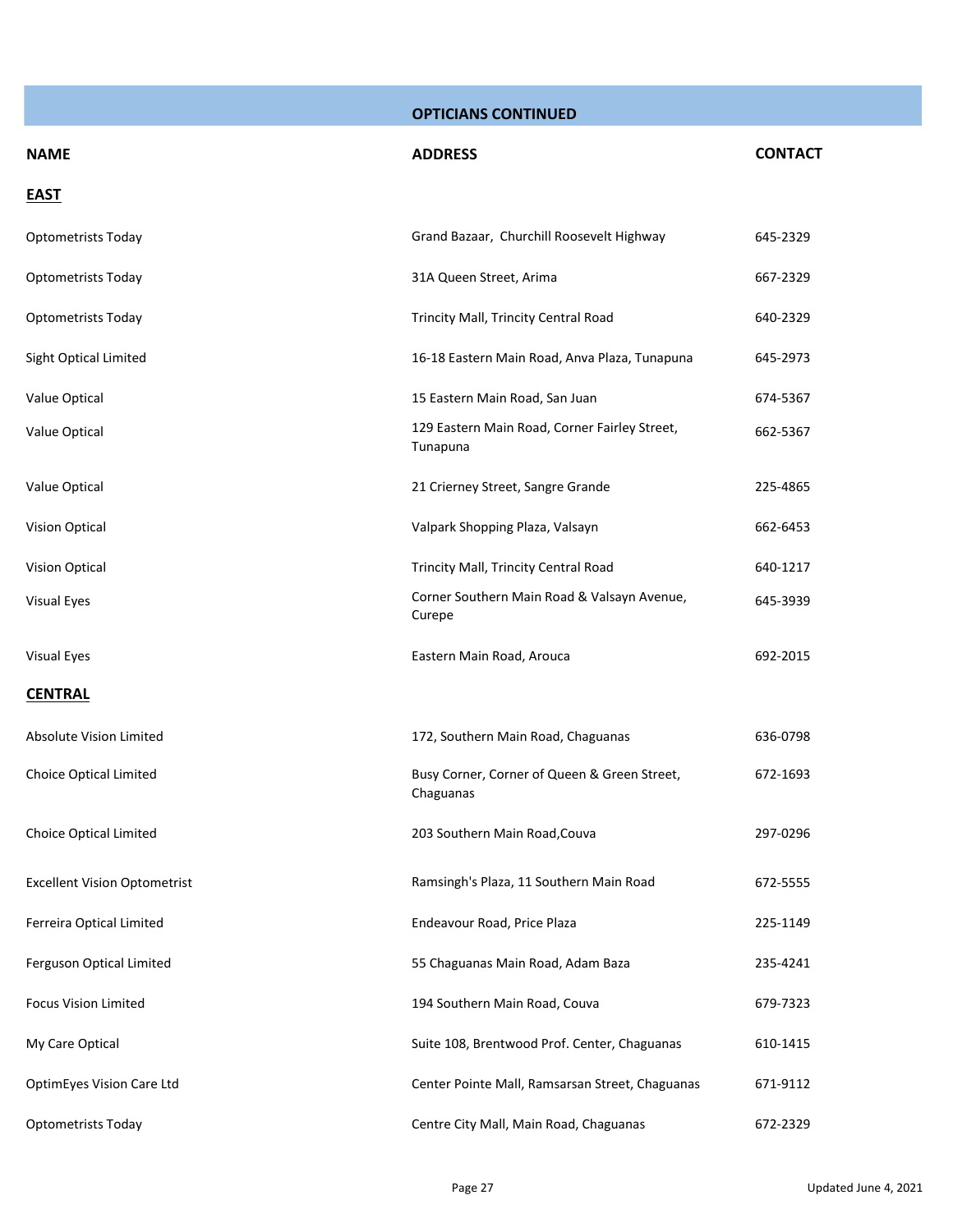# **NAME ADDRESS CONTACT**

#### **CENTRAL**

| <b>Optometrists Today</b>          | Price Plaza, Narsaloo Ramaya Road, Chaguanas             | 671-2329 |
|------------------------------------|----------------------------------------------------------|----------|
| Rashmi Mathur Optical Limited      | Atlantic Plaza, Point Lisas                              | 679-7877 |
| Sight Solutions Optical Centre Ltd | 194 Caroni Savannah Road Ext, Charlieville               | 665-6822 |
| Social Eyes Optical Limited        | Lp 103, Main Road, Balmain                               | 240-2898 |
| Specialeyes Optician Limited       | 298 Southern Main Road                                   | 223-4393 |
| Spectacle World Optical Limited    | LP 38, Southern Main Road, Enterprise                    | 671-4842 |
| Value Optical Limited              | Mid Centre Mall, Chaguanas                               | 672-1080 |
| Value Optical Limited              | 38 Rodney Road, Lange Park, Chaguanas                    | 225-4865 |
| <b>SOUTH</b>                       |                                                          |          |
| <b>Bright Optical</b>              | 30A High Street, Siparia                                 | 288-7838 |
| <b>Bright Optical</b>              | Nyron Mall, High Street, Rio Claro                       | 644-2064 |
| Choice Optical Limited             | No. 7 Mon Chagrin Street, San Fernando                   | 691-5464 |
| <b>CVRS Optical</b>                | Maska Limited South Trunk Road, Gulf View                | 235-4834 |
| Ferreira Optical Limited           | Cor. South Trunk & Bamboo Bay Rd, La Romain              | 225-1150 |
| Ferguson Optical Limited           | 100 High Street, Princes Town                            | 760-1976 |
| Ferguson Optical Limited           | 39 Bonneaventure Main Road, Gasparillo                   | 292-3185 |
| Ferguson Optical Limited           | 4 Clarke Road, Junction, Penal                           | 369-1650 |
| <b>Focus Vision</b>                | 24A Coffee Street, San Fernando                          | 653-6287 |
| <b>Focus Vision</b>                | 217 Main Road, Point Fortin                              | 648-3520 |
| Global Eyes Optical Limited        | Harrack Building, St. Mary's Junction, Freeport          | 780-8287 |
| Hope Optometrist Limited           | 1121 S.S Erin Road, South Haven Shopping Centre,<br>Debe | 220-4673 |